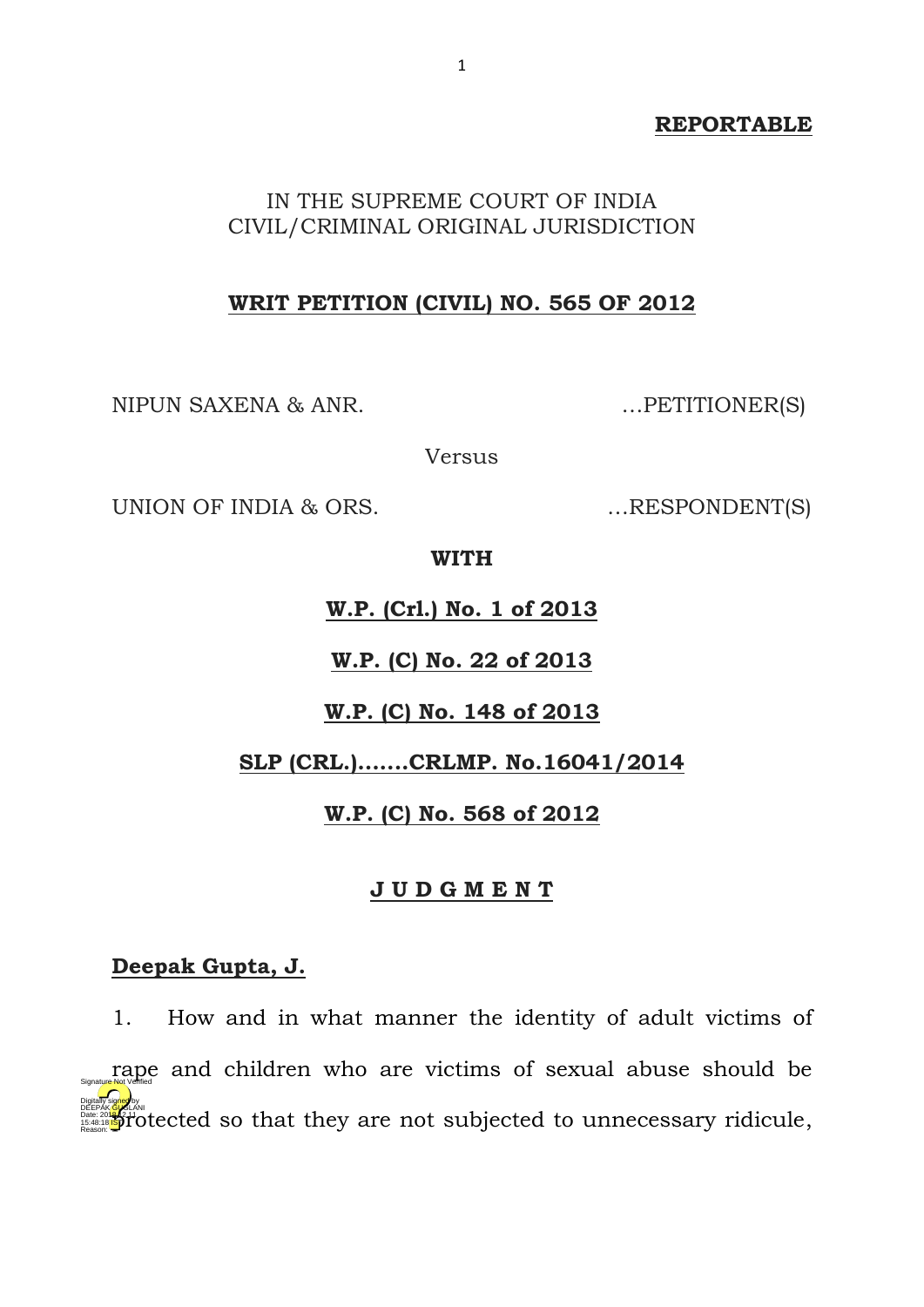social ostracisation and harassment, is one of the issues which arises in these cases.

2. We are dividing this judgment into two parts. The first part deals with the victims of the offence of rape under the Indian Penal Code, 1860 (for short 'IPC') and the second part deals with victims who are subjected to offences under the Protection of Children from Sexual Offences Act, 2012 (for short 'POCSO').

3. In this judgment any reference to "media" will include all types of media including press, electronic and social media etc..

## **Ist Part**

4. Unfortunately, in our society, the victim of a sexual offence, especially a victim of rape, is treated worse than the perpetrator of the crime. The victim is innocent. She has been subjected to forcible sexual abuse. However, for no fault of the victim, society instead of empathizing with the victim, starts treating her as an 'untouchable'. A victim of rape is treated like a "pariah" and ostracised from society. Many times, even her family refuses to accept her back into their fold. The harsh reality is that many times cases of rape do not even get reported because of the false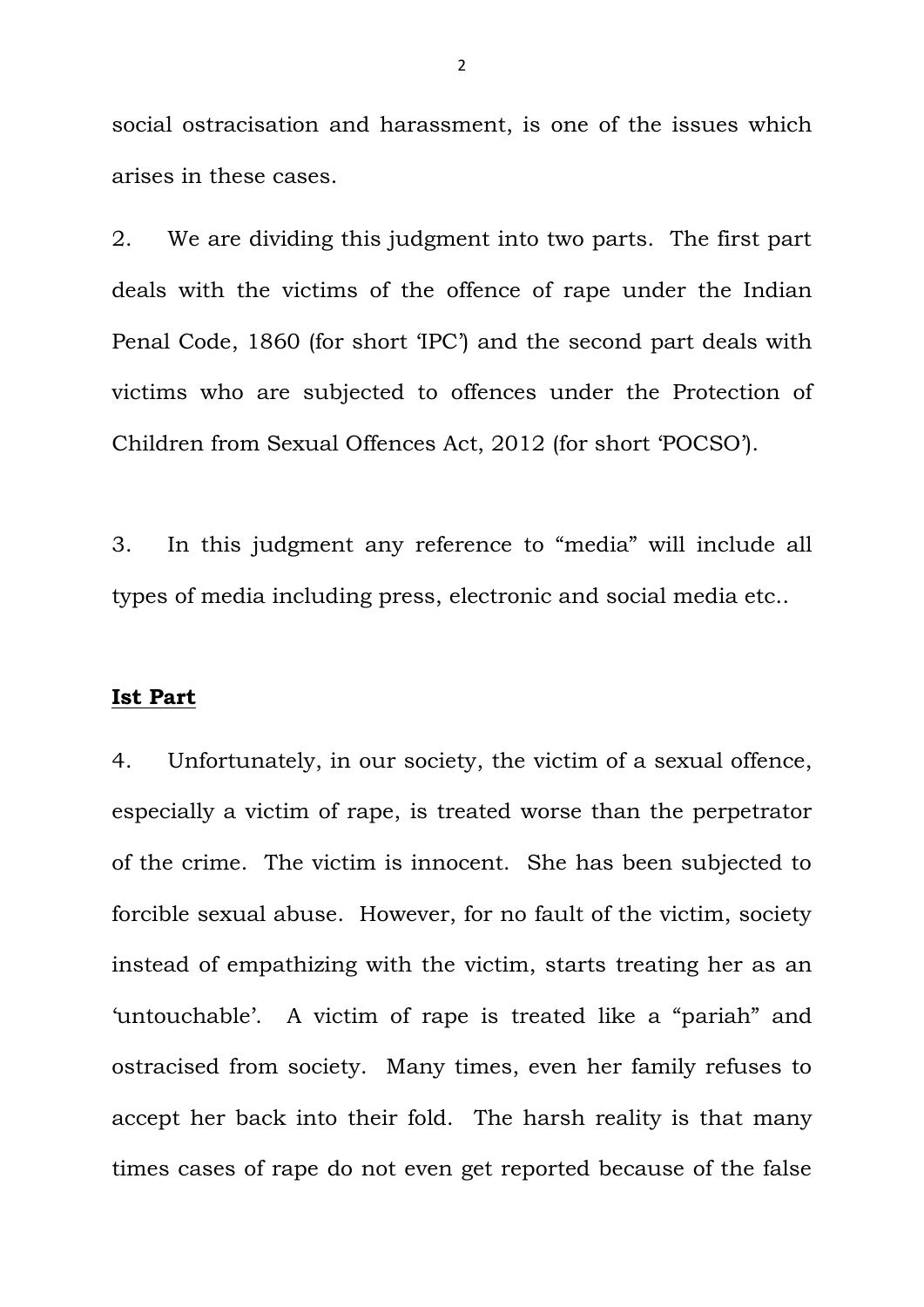notions of so called 'honour' which the family of the victim wants to uphold. The matter does not end here. Even after a case is lodged and FIR recorded, the police, more often than not, question the victim like an accused. If the victim is a young girl who has been dating and going around with a boy, she is asked in intimidating terms as to why she was dating a boy. The victim's first brush with justice is an unpleasant one where she is made to feel that she is at fault; she is the cause of the crime.

5. If the victim is strong enough to deal with the recriminations and insinuations made against her by the police, she normally does not find much succour even in court. In Court the victim is subjected to a harsh cross-examination wherein a lot of questions are raised about the victim's morals and character. The Presiding Judges sometimes sit like mute spectators and normally do not prevent the defence from asking such defamatory and unnecessary questions. We want to make it clear that we do not, in any manner, want to curtail the right of the defence to cross-examine the prosecutrix, but the same should be done with a certain level of decency and respect to women at large. Over a period of time, lot of effort has been

3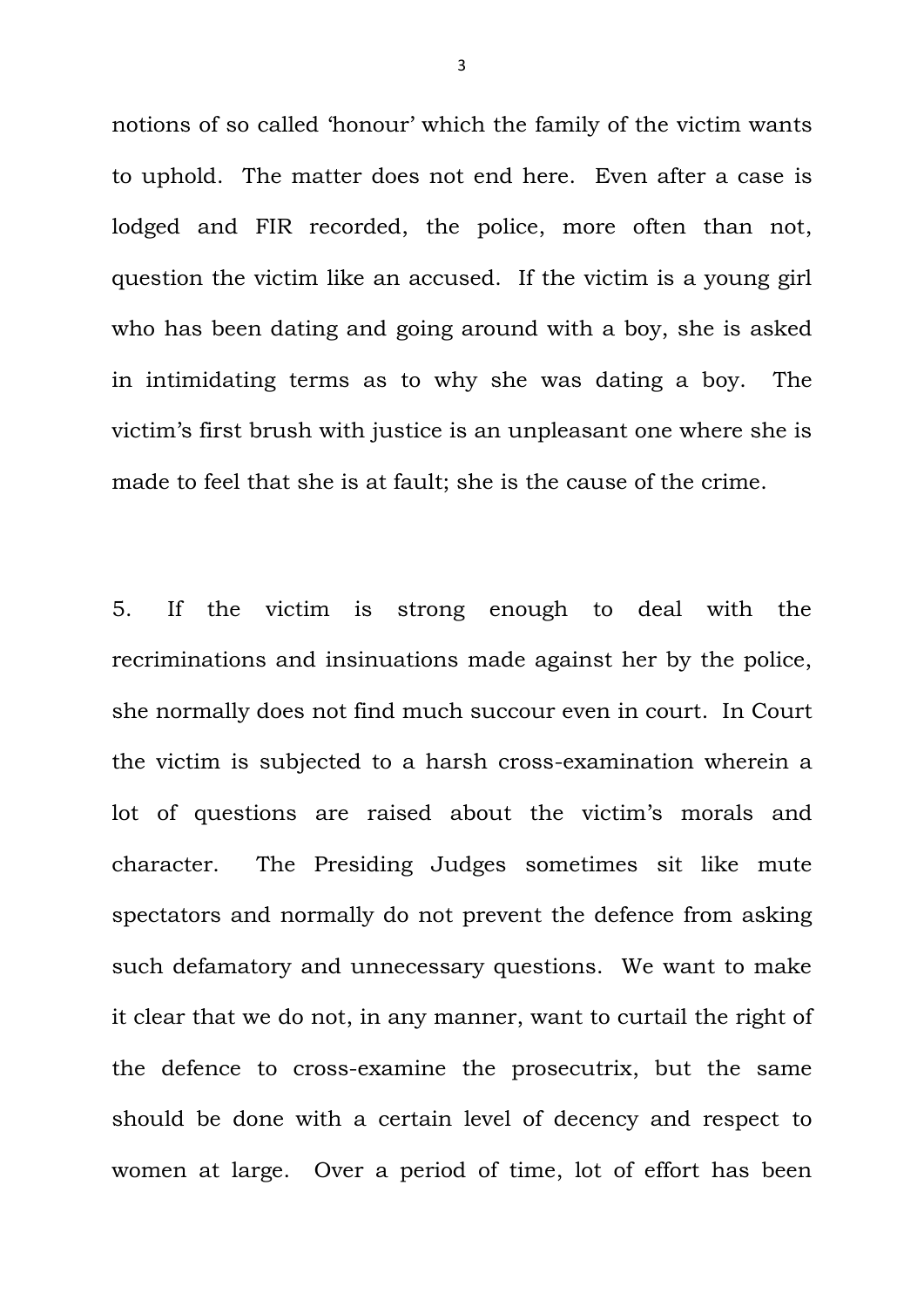made to sensitise the courts, but experience has shown that despite the earliest admonitions, the first as far back as in 19961, the Courts even today reveal the identity of the victim.

6. Section 228A was introduced in the IPC vide Amendment Act No. 43 of 1983 with effect from 25.12.1983 and reads as follows:

## "**228A. Disclosure of identity of the victim of certain offences etc.-**

(1) Whoever prints or publishes the name or any matter which may make known the identity of any person against whom an offence under section 376, section 376A, section 376AB, section 376B, section 376C, section 376D, section 376DA, section 376DB or section 376E is alleged or found to have been committed (hereafter in this section referred to as the victim) shall be punished with imprisonment of either description for a term which may extend to two years and shall also be liable to fine.

(2) Nothing in sub-section (1) extends to any printing or publication of the name or any matter which may make known the identity of the victim if such printing or publication is-

> (a) by or under the order in writing of the officerin-charge of the police station or the police officer making the investigation into such offence acting in good faith for the purposes of such investigation; or

> (b) by, or with the authorisation in writing of, the victim; or

> (c) where the victim is dead or minor or of

**.** 

<sup>&</sup>lt;sup>1</sup> State of Punjab v. Gurmit Singh, (1996) 2 SCC 384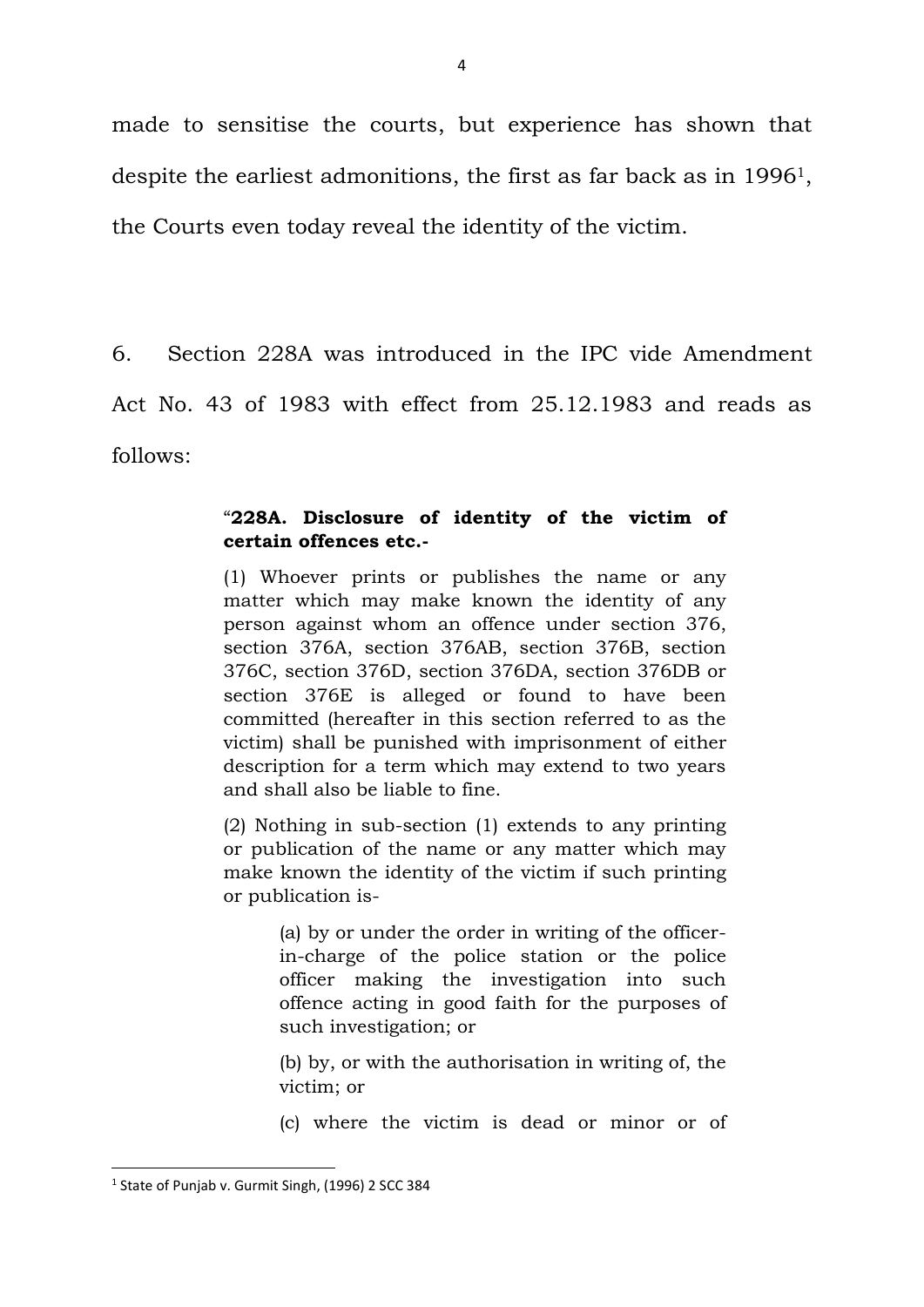unsound mind, by, or with the authorisation in writing of, the next of kin of the victim:

Provided that no such authorisation shall be given by the next of kin to anybody other than the chairman or the secretary, by whatever name called, of any recognised welfare institution or organisation.

*Explanation*.-For the purposes of this sub-section, "recognised welfare institution or organisation" means a social welfare institution or organisation recognised in this behalf by the Central or State Government.

(3) Whoever prints or publishes any matter in relation to any proceeding before a court with respect to an offence referred to in sub-section (1) without the previous permission of such Court shall be punished with imprisonment of either description for a term which may extend to two years and shall also be liable to fine.

*Explanation.*-The printing or publication of the judgment of any High Court or the Supreme Court does not amount to an offence within the meaning of this section."

7. We may also refer to Section 327 of the Code of Criminal Procedure, 1973 (for short 'CrPC') which provides that Courts should be open and normally public should have access to the Courts. Sub-section (2) of Section 327 was inserted by the same Amendment Act No.43 of 1983. Section 327, as amended, reads as follows:-

## "**Section 327. Court to be open.-**

(1) The place in which any criminal Court is held for the purpose of inquiring into or trying any offence shall be deemed to be an open Court to which the public generally may have access, so far as the same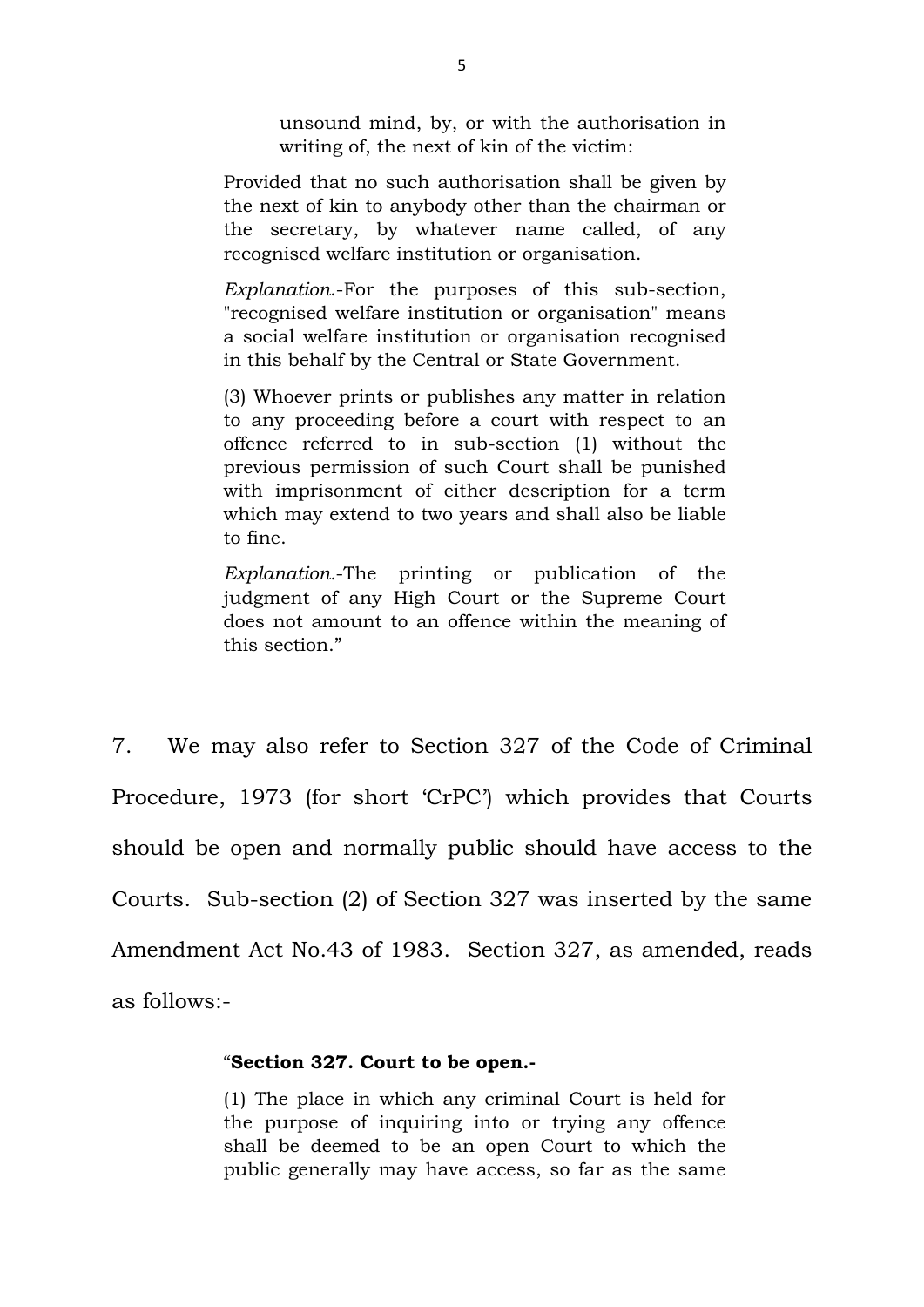can conveniently contain them:

Provided that the presiding Judge or Magistrate may, if he thinks fit, order at any stage of any inquiry into, or trial of, any particular case, that the public generally, or any particular person, shall not have access to, or be or remain in, the room or building used by the Court.

(2) Notwithstanding anything contained in sub-section (1), the inquiry into and trial of rape or an offence under section 376, section 376A, section 376AB, section 376B, section 376C, section 376D, section 376DA, section 376DB or section 376E of the Indian Penal Code (45 of 1860) shall be conducted *in camera*:

Provided that the presiding Judge may, if he thinks fit, or on an application made by either of the parties, allow any particular person to have access to, or be or remain in, the room or building used by the Court:

Provided further that *in camera* trial shall be conducted as far as practicable by a woman Judge or Magistrate.

(3) Where any proceedings are held under sub-section (2), it shall not be lawful for any person to print or publish any matter in relation to any such proceedings, except with the previous permission of the Court:

Provided that the ban on printing or publication of trial proceedings in relation to an offence of rape may be lifted, subject to maintaining confidentiality of name and address of the parties."

8. Vide the Amendment Act of 1983 cases of rape, gang rape etc. were excluded from the category of cases to be tried in open Court. Later other similar offences were included vide Amendment Act of 2013.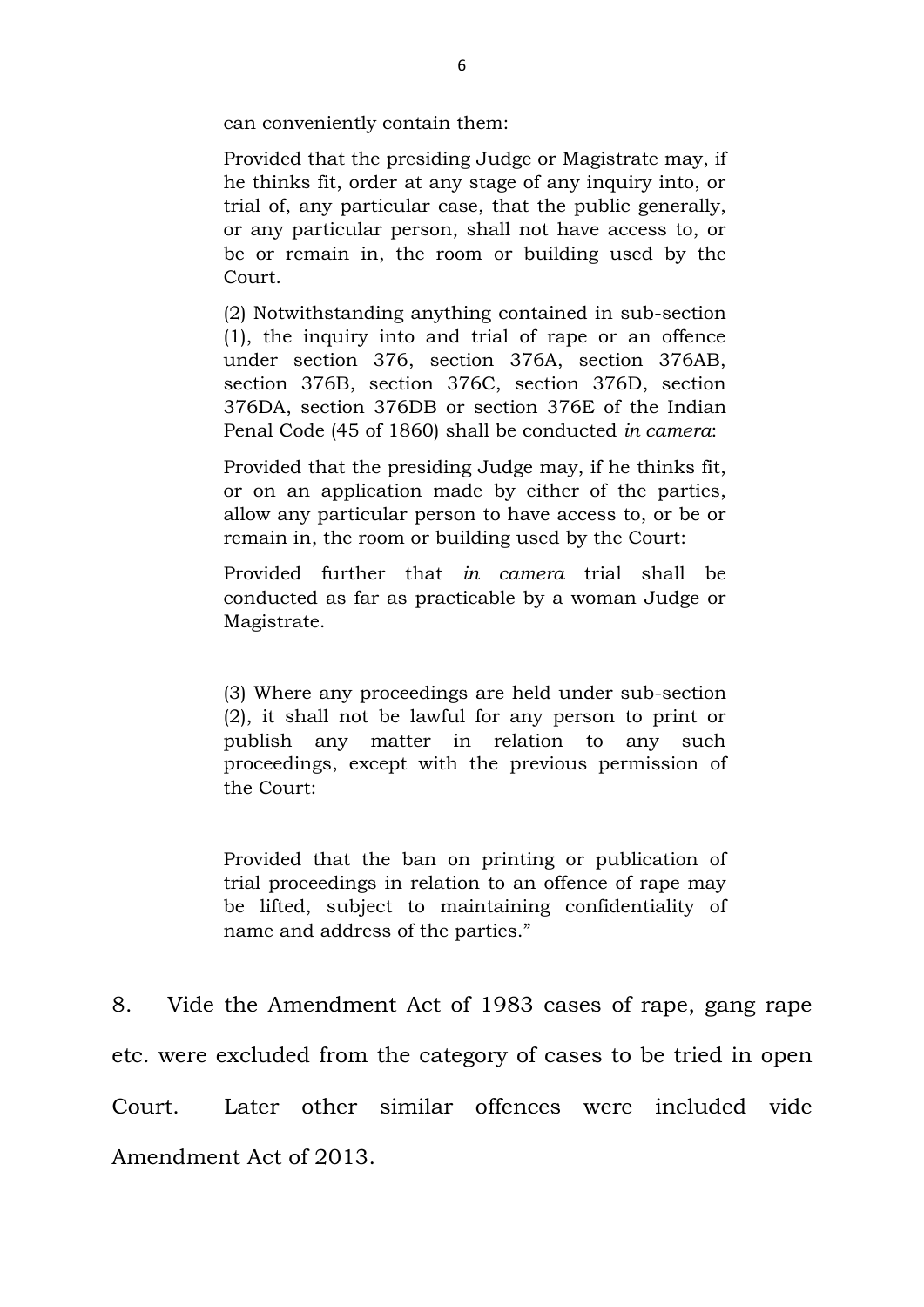9. Sub-section (1) of Section 228A, provides that any person who makes known the name and identity of a person who is an alleged victim of an offence falling under Sections 376, 376A, 376AB, 376B, 376C, 376D, 376DA, 376DB or 376E commits a criminal offence and shall be punishable for a term which may extend to two years.

10. What is however, permitted under sub-section (2) of Section 228A IPC is making known the identity of the victim by printing or publication under certain circumstances described therein. Any person, who publishes any matter in relation to the proceedings before a Court with respect to such an offence, without the permission of the Court, commits an offence. The Explanation however provides that printing or publication of the judgment of the High Courts or the Supreme Court will not amount to any offence within the meaning of the IPC.

11. Neither the IPC nor the CrPC define the phrase 'identity of any person'. Section 228A IPC clearly prohibits the printing or

7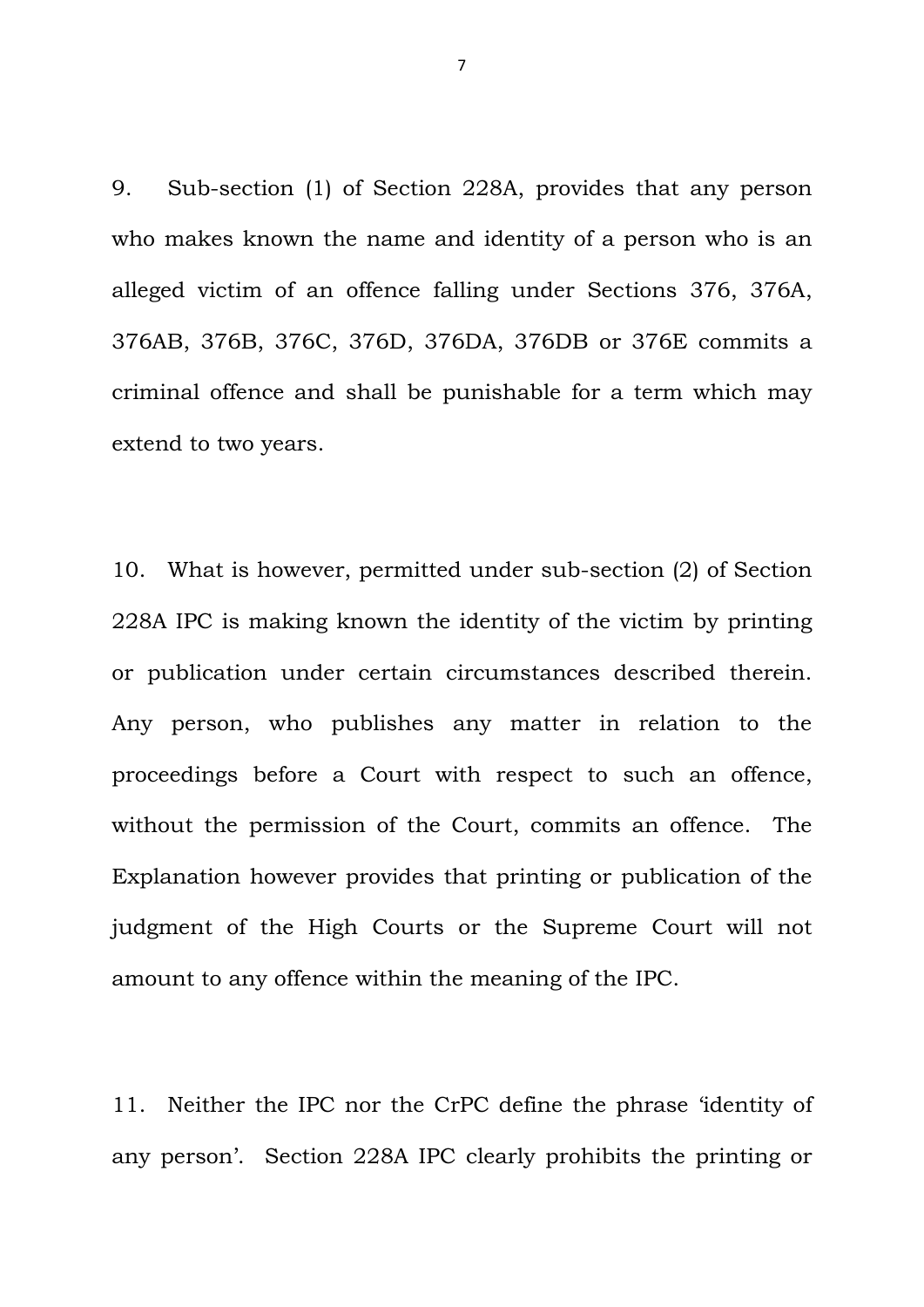publishing "the name or any matter which may make known the identity of the person". It is obvious that not only the publication of the name of the victim is prohibited but also the disclosure of any other matter which may make known the identity of such victim. We are clearly of the view that the phrase "matter which may make known the identity of the person" does not solely mean that only the name of the victim should not be disclosed but it also means that the identity of the victim should not be discernible from any matter published in the media. The intention of the law makers was that the victim of such offences should not be identifiable so that they do not face any hostile discrimination or harassment in the future.

12. A victim of rape will face hostile discrimination and social ostracisation in society. Such victim will find it difficult to get a job, will find it difficult to get married and will also find it difficult to get integrated in society like a normal human being. Our criminal jurisprudence does not provide for an adequate witness protection programme and, therefore, the need is much greater to protect the victim and hide her identity. In this regard, we may make reference to some ways and means where the identity is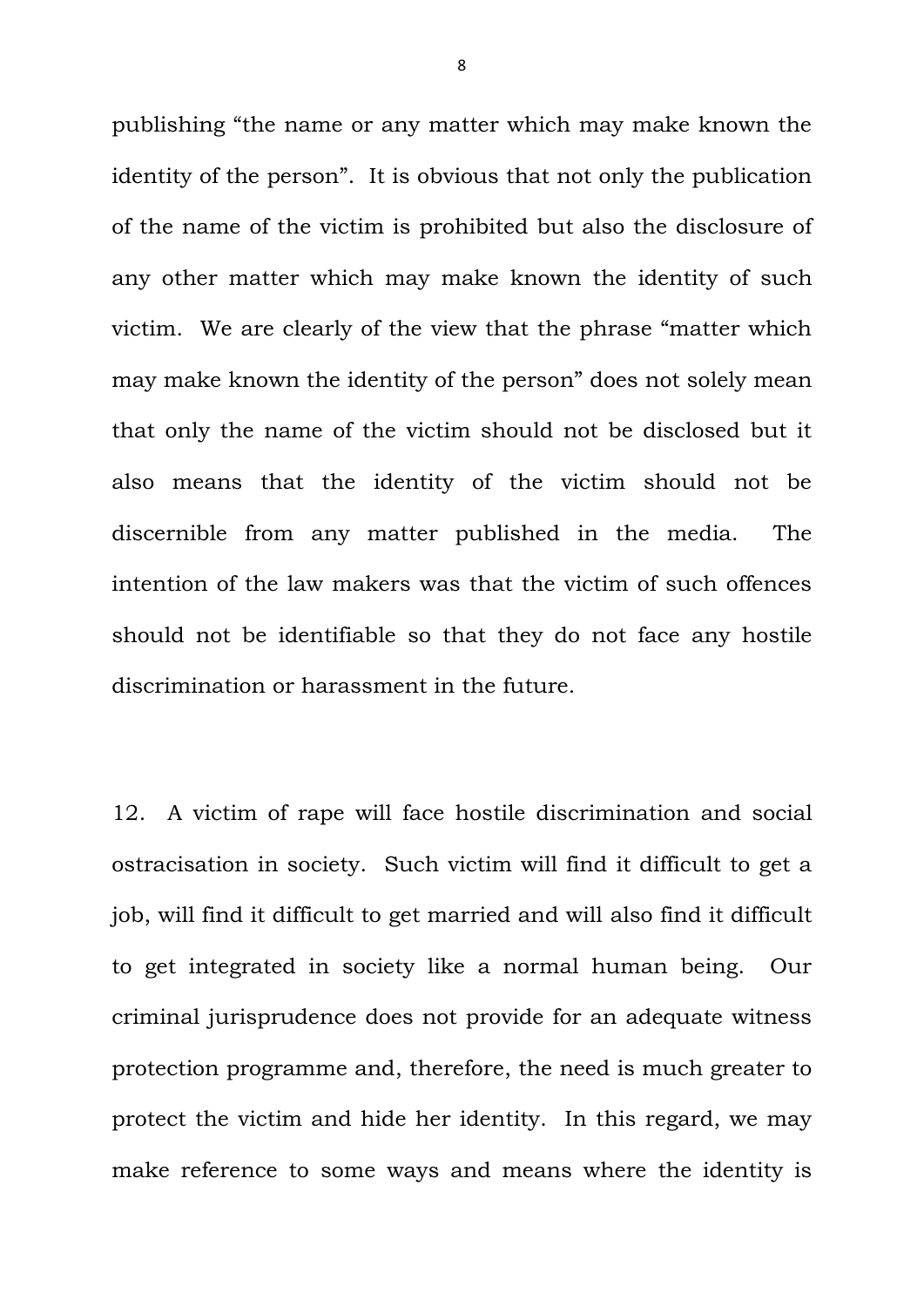disclosed without naming the victim. In one case, which made the headlines recently, though the name of the victim was not given, it was stated that she had topped the State Board Examination and the name of the State was given. It would not require rocket science to find out and establish her identity. In another instance, footage is shown on the electronic media where the face of the victim is blurred but the faces of her relatives, her neighbours, the name of the village etc. is clearly visible. This also amounts to disclosing the identity of the victim. We, therefore, hold that no person can print or publish the name of the victim or disclose any facts which can lead to the victim being identified and which should make her identity known to the public at large.

13. Sub-section (2) of Section 228A IPC makes an exception for police officials who may have to record the true identity of the victim in the police station or in the investigation file. We are not oblivious to the fact that in the first information report (for short 'FIR') the name of the victim will have to be disclosed. However, this should not be made public and especially not to the media. We are of the opinion that the police officers investigating such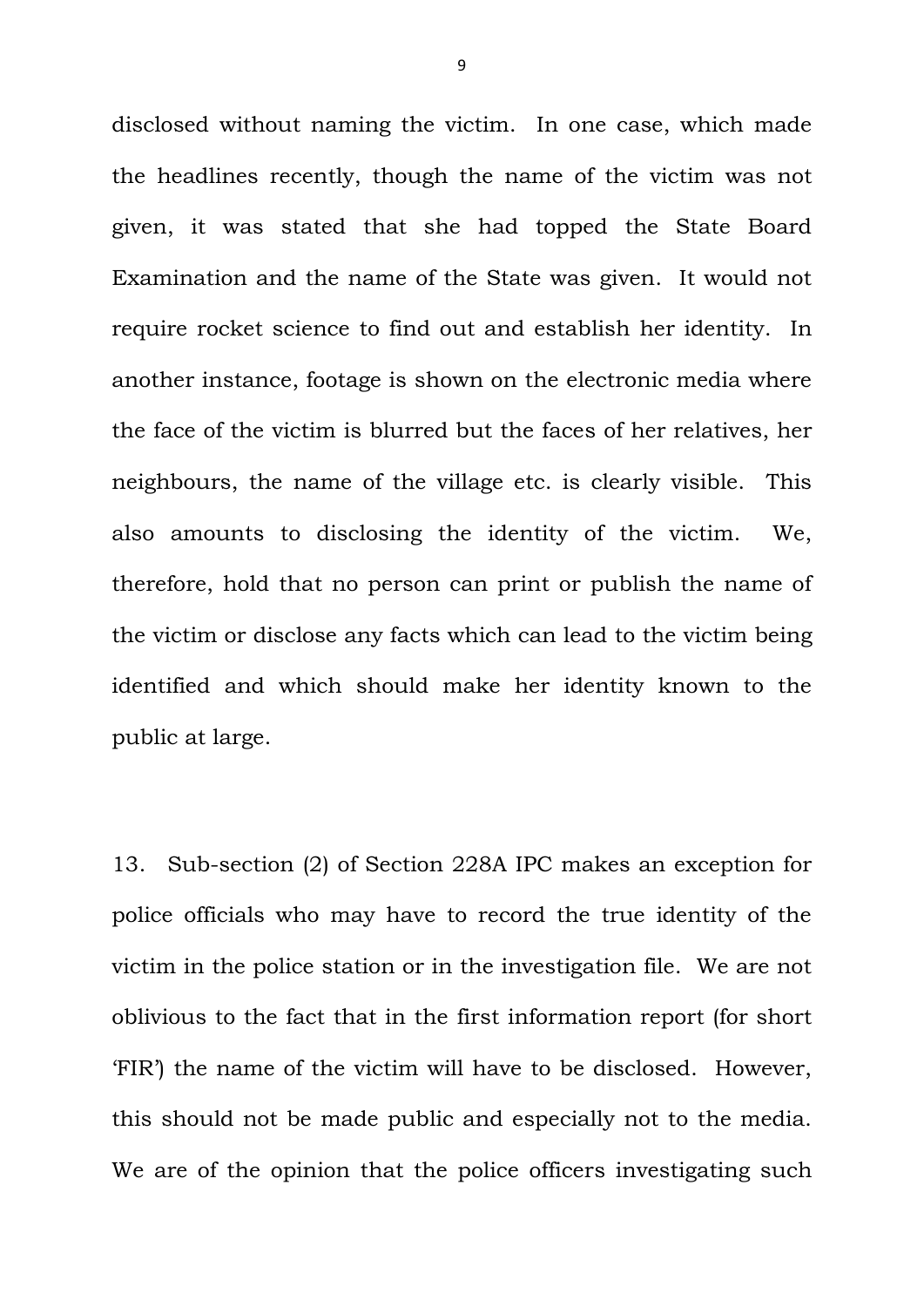cases and offences should also as far as possible either use a pseudonym to describe the victim unless it is absolutely necessary to write down her identity. We make it clear that the copy of an FIR relating to the offence of rape against a women or offences against children falling within the purview of POCSO shall not be put in the public domain to prevent the name and identity of the victim from being disclosed. The Sessions Judge/Magistrate/Special Court can for reasons to be recorded in writing and keeping in view the interest of the victim permit the copy of the FIR to be given to some person(s). Some examples of matters where her identity will have to be disclosed are when samples are taken from her body, when medical examination is conducted, when DNA profiling is done, when the date of birth of the victim has to be established by getting records from school etc.. However, in these cases also the police officers should move with circumspection and disclose as little of the identity of the victim as possible but enough to link the victim with the information sought. We make it clear that the authorities to which the name is disclosed when such samples are sent, are also duty bound to keep the name and identity of the victim secret and not disclose it in any manner except in the report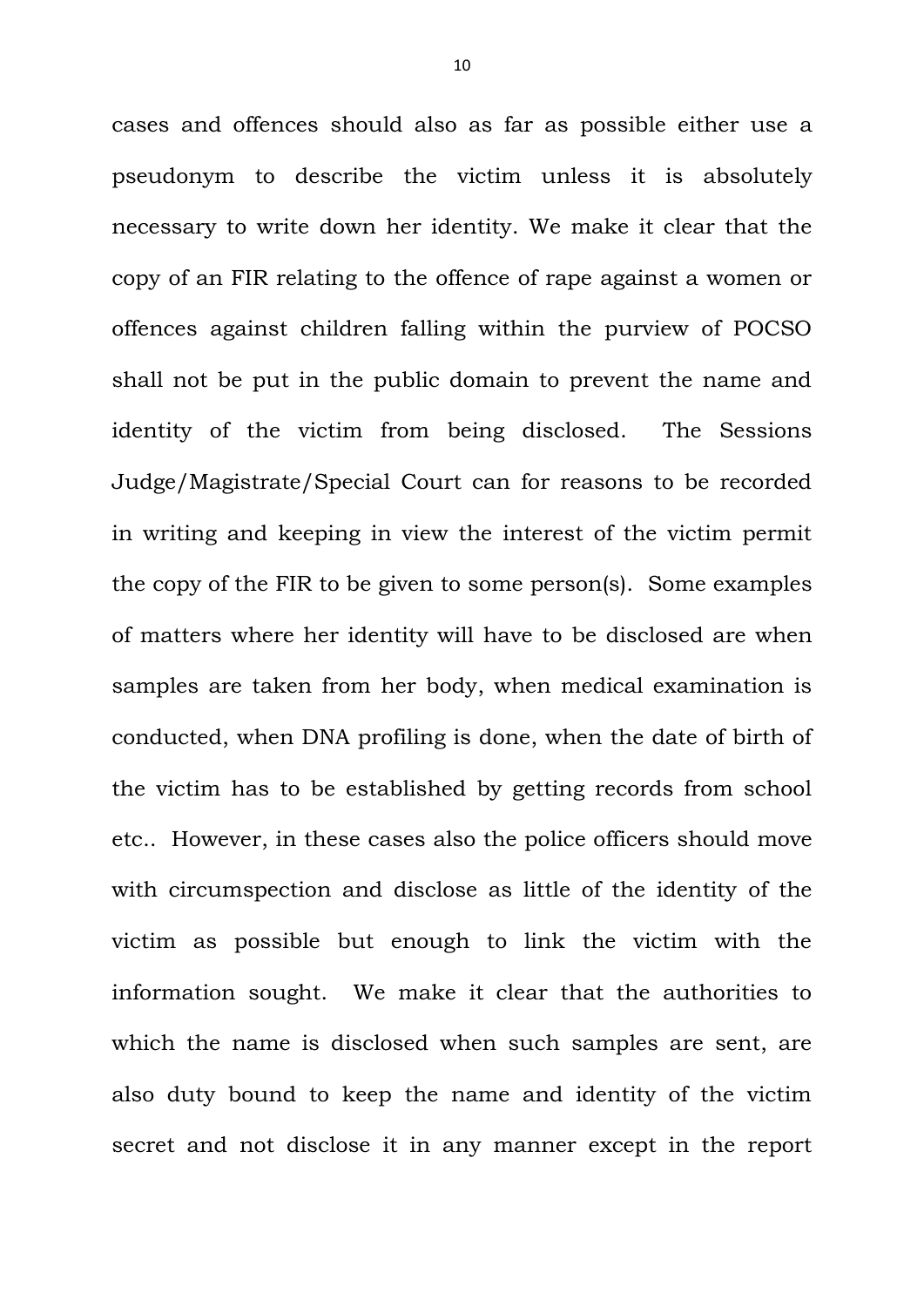which should only be sent in a sealed cover to the investigating agency or the court.There can be no hard and fast rule in this behalf but the police should definitely ensure that the correspondence or memos exchanged or issued wherein the name of the victim is disclosed are kept in a sealed cover and are not disclosed to the public at large. They should not be disclosed to the media and they shall also not be furnished to any person under the Right to Information Act, 2015. We direct that the police officials should keep all the documents in which the name of the victim is disclosed in a sealed cover and replace these documents by identical documents in which the name of the victim is removed in all records which may be scrutinised by a large number of people. The sealed cover can be filed in the court along with the report filed under Section 173 CrPC.

14. As far as clause (b) of sub-section (2) of Section 228A IPC is concerned, if an adult victim has no objection to her name being published or identity being disclosed, she can obviously authorize any person in writing to disclose her name. This has to be a voluntary and conscious act of the victim. There are some victims who are strong enough and willing to face society even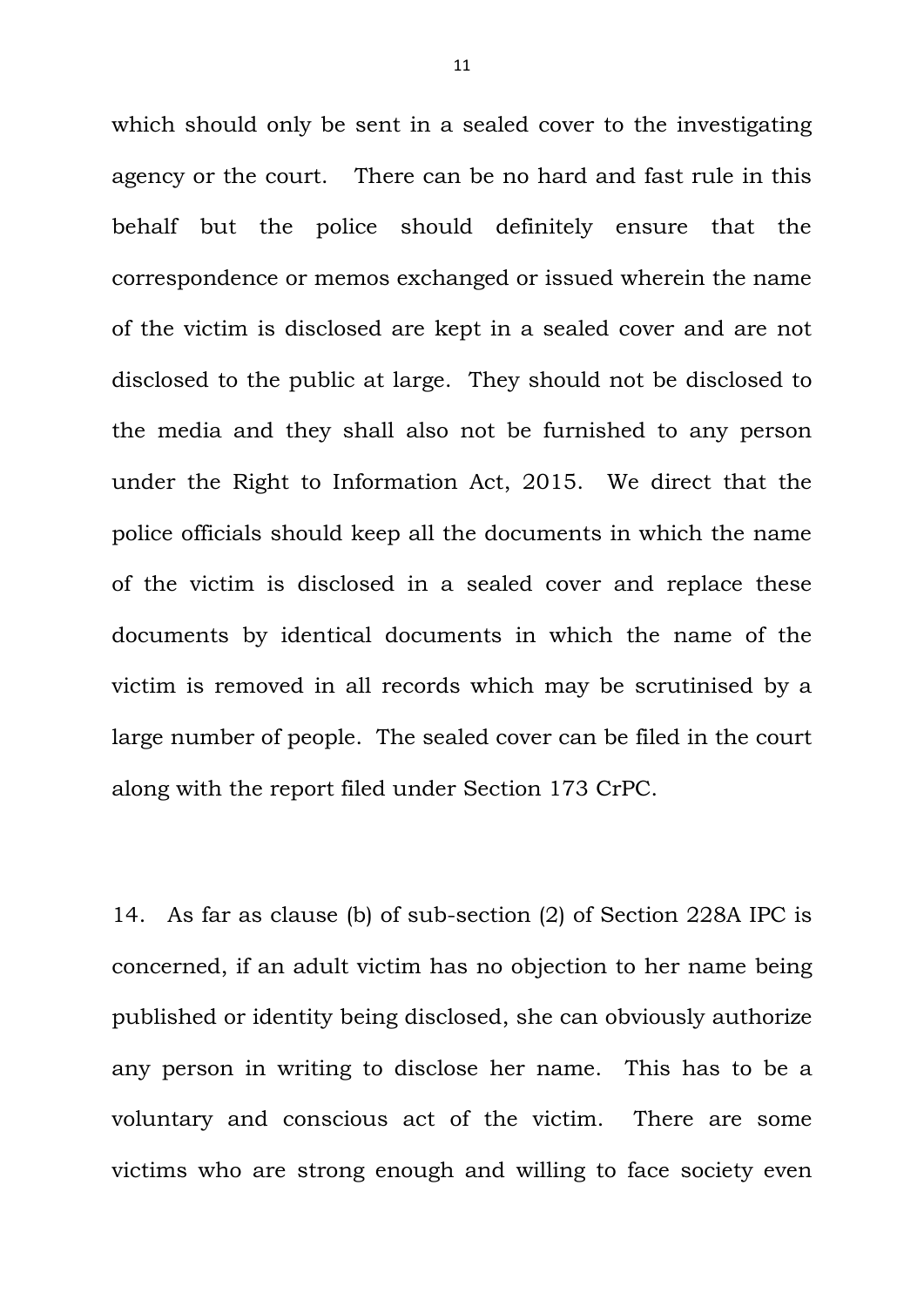after their names are disclosed. Some of them, in fact, help other victims of rape and they become a source of inspiration to other rape victims. Nobody can have any objection to the victim disclosing her name as long as the victim is a major.

15. Coming to clause (c) of sub-section (2) of Section 228A IPC, we are of the opinion that where the victim is a minor, Section 228A will no longer apply because of the enactment of POCSO which deals specifically with minors. In fact, the words 'or minor' should for all intents and purposes be deemed to be deleted from clause (c) of sub-section (2) of Section 228A IPC.

16. The vexatious issue which troubles us is with regard to the next of kin of the victim giving an authority to the Chairman or the Secretary of recognized welfare institutions or organizations to declare the name. As per the materials placed before us till date neither the Central Government nor any State Government has recognized any such social welfare institutions or organizations to whom the next of kin should give the authorization.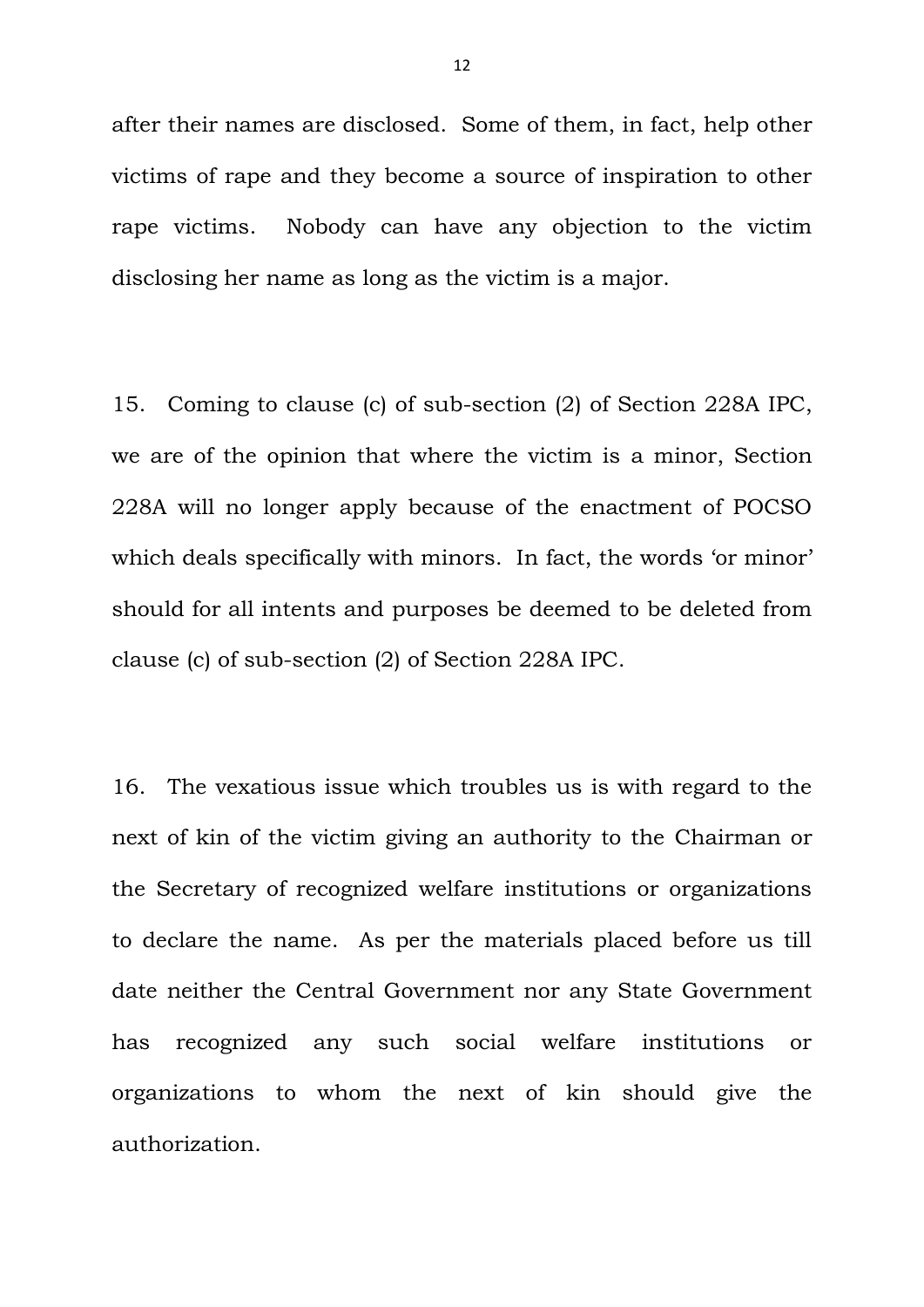17. Before dealing with this technical aspect as to whom the authorisation is to be given, we feel that a word of caution is needed with regard to the right of the next of the kin of the victim. A person of unsound mind is as much a citizen of the country as a sane person. A person of unsound mind who is also subjected to such a heinous sexual offence suffers a trauma which is unimaginable. The issue for consideration is  $-$  in what circumstances the next of kin should be permitted to authorize the naming and identification of the victim? It was urged before us that in certain matters the name of the victim should be permitted to be disclosed or published because the name and face of the victim can then become a rallying point to prevent other such sexual offences. The victim becomes a symbol of protest or is treated as an iconic figure. We are not at all impressed with this argument. Should the person who is dead or who is of unsound mind be permitted to become a symbol if such person herself might not want to be a rallying point? We are also of the considered view that it is not at all necessary to disclose the identity of the victim to arouse public opinion and sentiment. This is a serious issue dealing with victims of heinous sexual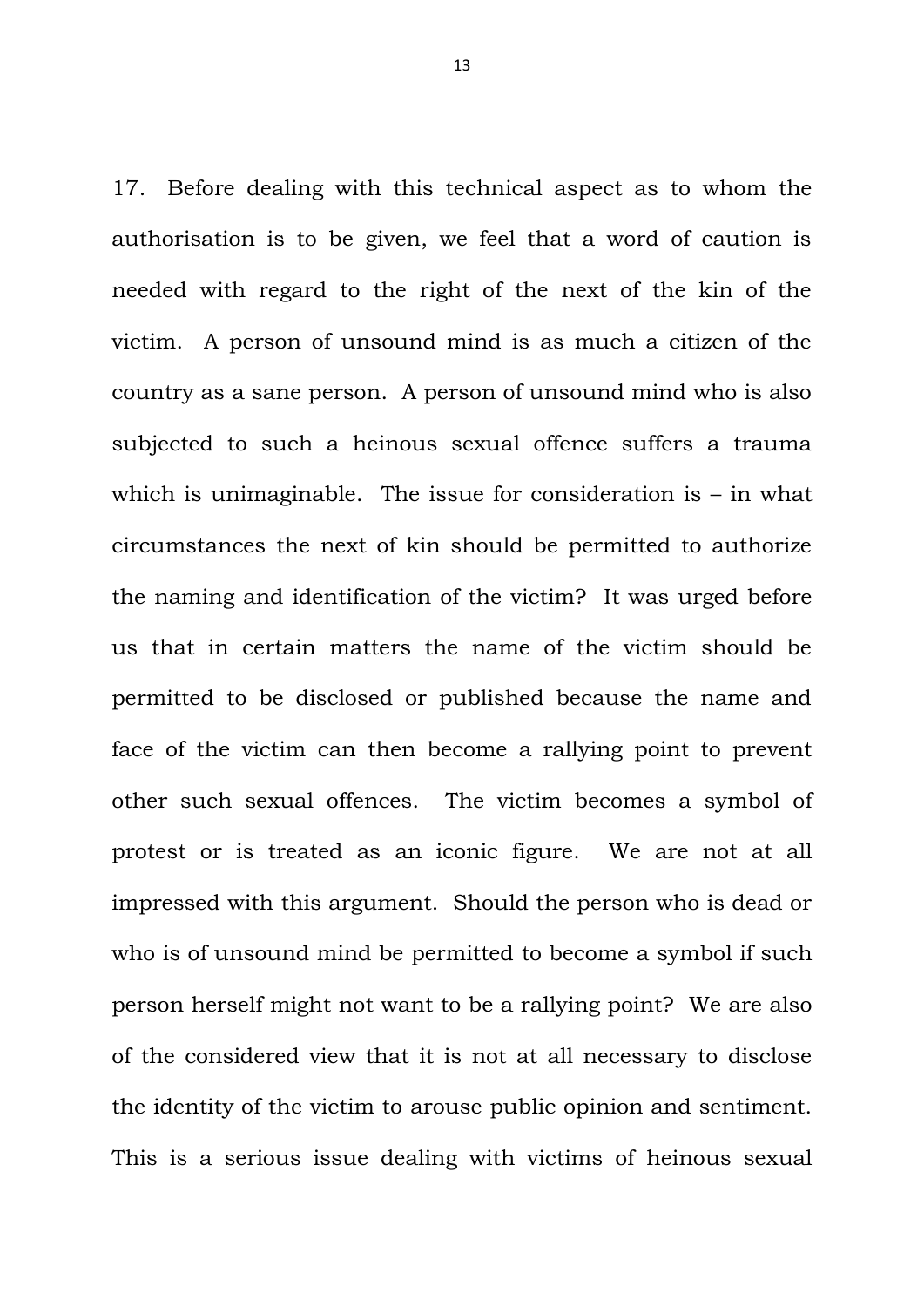offences and needs to be dealt with sensitivity. Furthermore, all of us are fully aware that without disclosing her true identity '*Nirbhaya*' became the most effective symbol of protest the country has ever known. If a campaign has to be started to protect the rights of the victim and mobilise public opinion it can be done so without disclosing her identity.

18. We may also add that in this modern age where we have dealt with cases where daughters have been raped by their fathers, where victims of rape especially minor victims are very often subjected to this heinous crime either by family members or friends of the family, it is not unimaginable that the so called next of kin may for extraneous reasons including taking money from a media house or a publishing firm which wants to publish a book, disclose the name of the victim. We do not, in any manner, want to comment upon the role of the parents but we cannot permit even one case of this type and in the larger interest we feel that, as a matter of course, the name of the victim or her identity should not be disclosed even under the authorization of the next of the kin, without permission of the competent authority.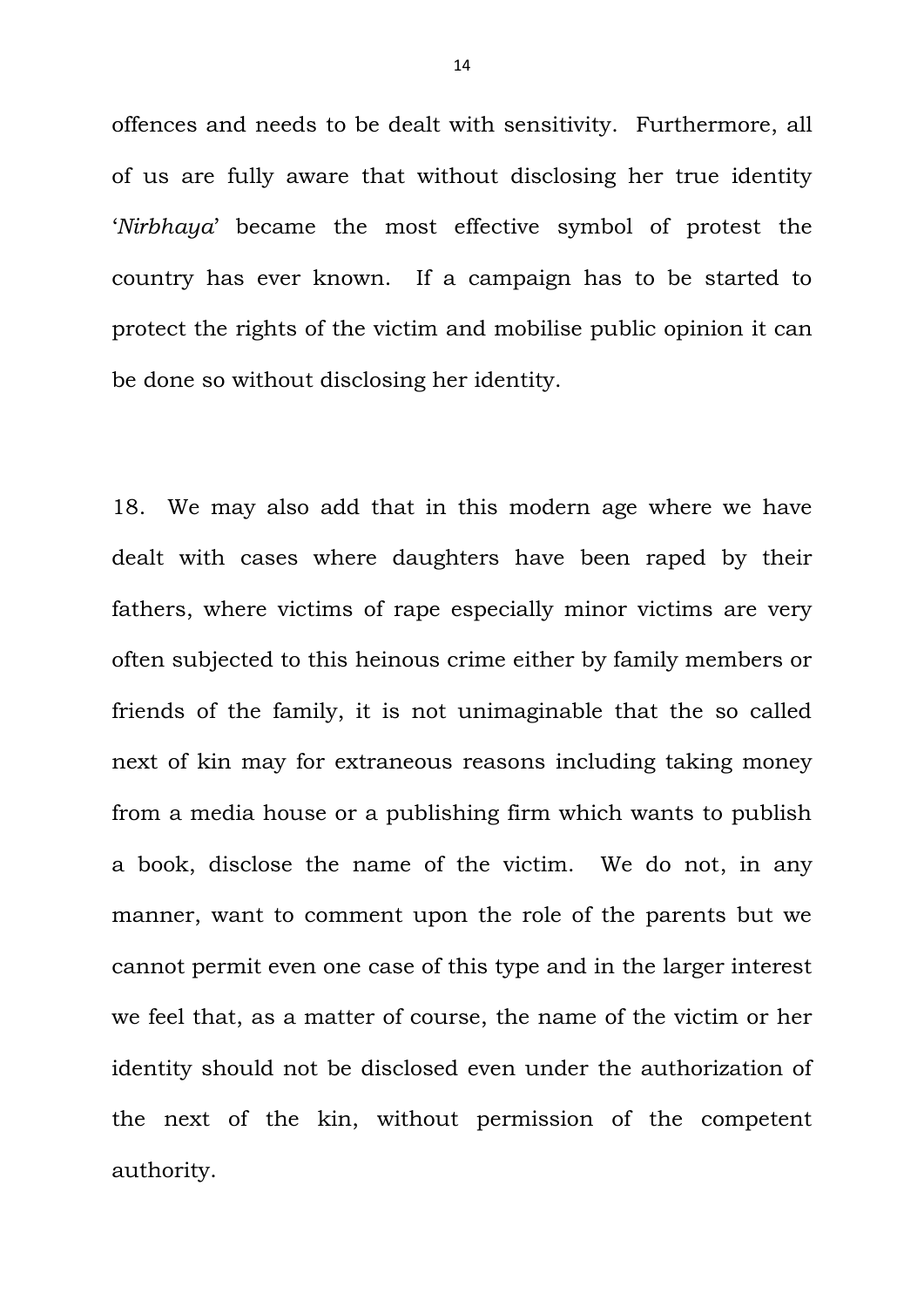19. It has been urged on behalf of the Union of India that the words "next of kin" will have to be given the same definition as is contemplated under the Indian Succession Act, 1925. We do not want to enter into this dispute. As pointed by us, in certain cases, the interest of the next of kin may not be the same as the interest of the victim. In such circumstances, the applicant may not be the next of kin, but the "next friend" of the child, who may be entitled to move such an application. It will be for the Court or the competent authority to decide who is the "next friend".

20. As pointed out above, neither the Central Government nor any State Government has recognized any such welfare institution or organization. No guidelines have been laid down in the IPC as to what will be the nature of such organisation and what will be the qualifications of the persons who are made the Chairman or Secretary of such organisation. These matters cannot be left indeterminate.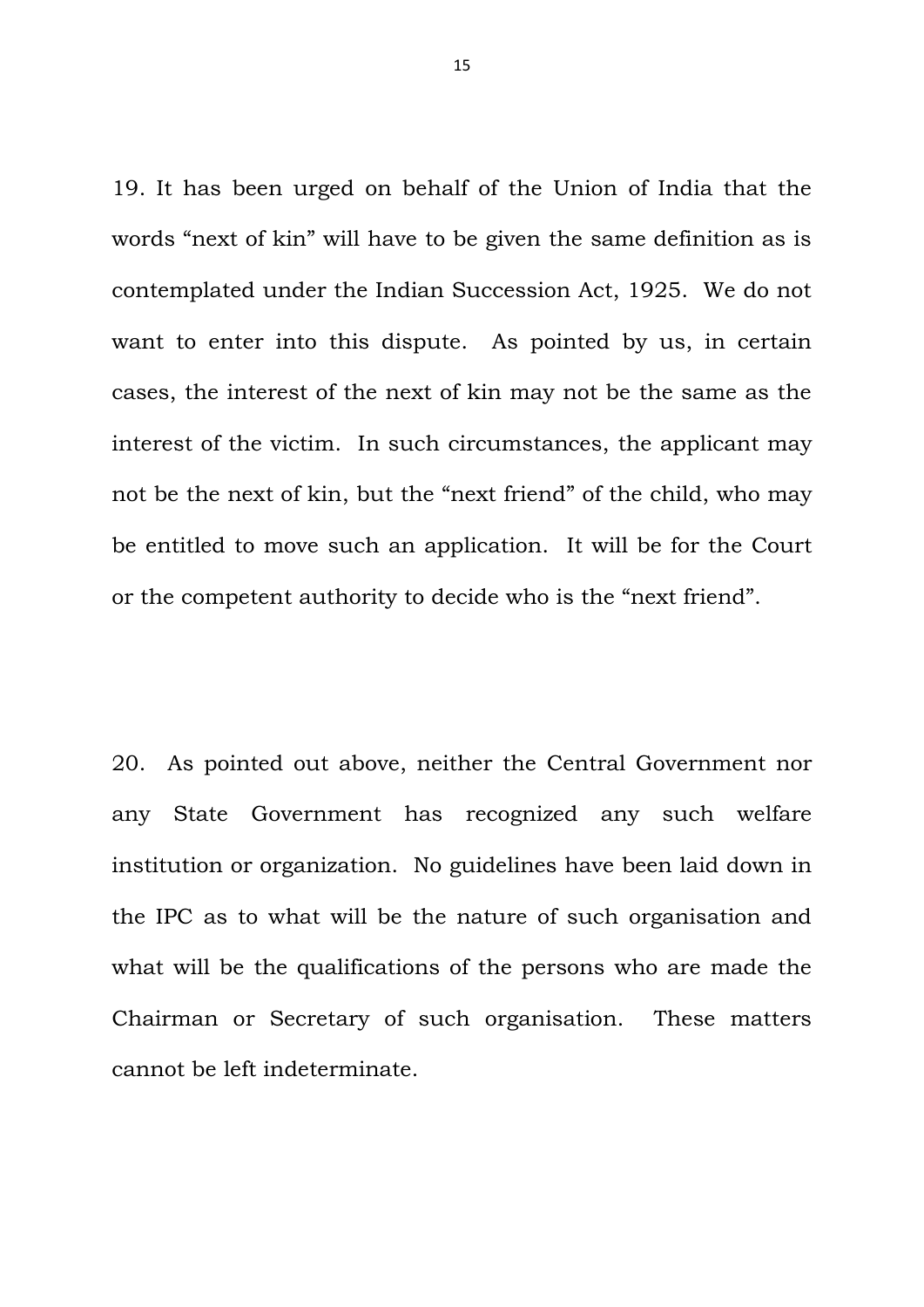21. There may be cases where the identity of the victim, if not her name, may have to be disclosed. There may be cases where a dead-body of a victim is found. It is established that the victim was subjected to rape. It may not be possible to identify the victim. Then, obviously her photograph will have to be published in the media. Even here, we would direct that while this may be done, the fact that such victim has been subjected to a sexual offence need not be disclosed. There may be other situations where the next of kin may be justified in disclosing the identify of the victim. If any such need should arise, then we direct that an application to authorise disclosure of identity should be made only to the Sessions Judge/magistrate concerned and the said Sessions Judge/magistrate shall decide the application on the basis of the law laid down by us. We are exercising power under Article 142 of the Constitution in this regard because the Government has not identified any social or welfare institution/organisation and the law as laid down cannot be administered. We direct that if the Government wants to actually act under Section 228A (2) (c) IPC, it must before identifying such social welfare institution or organisation clearly lay down some rules or clear cut criteria in this regard. What should be the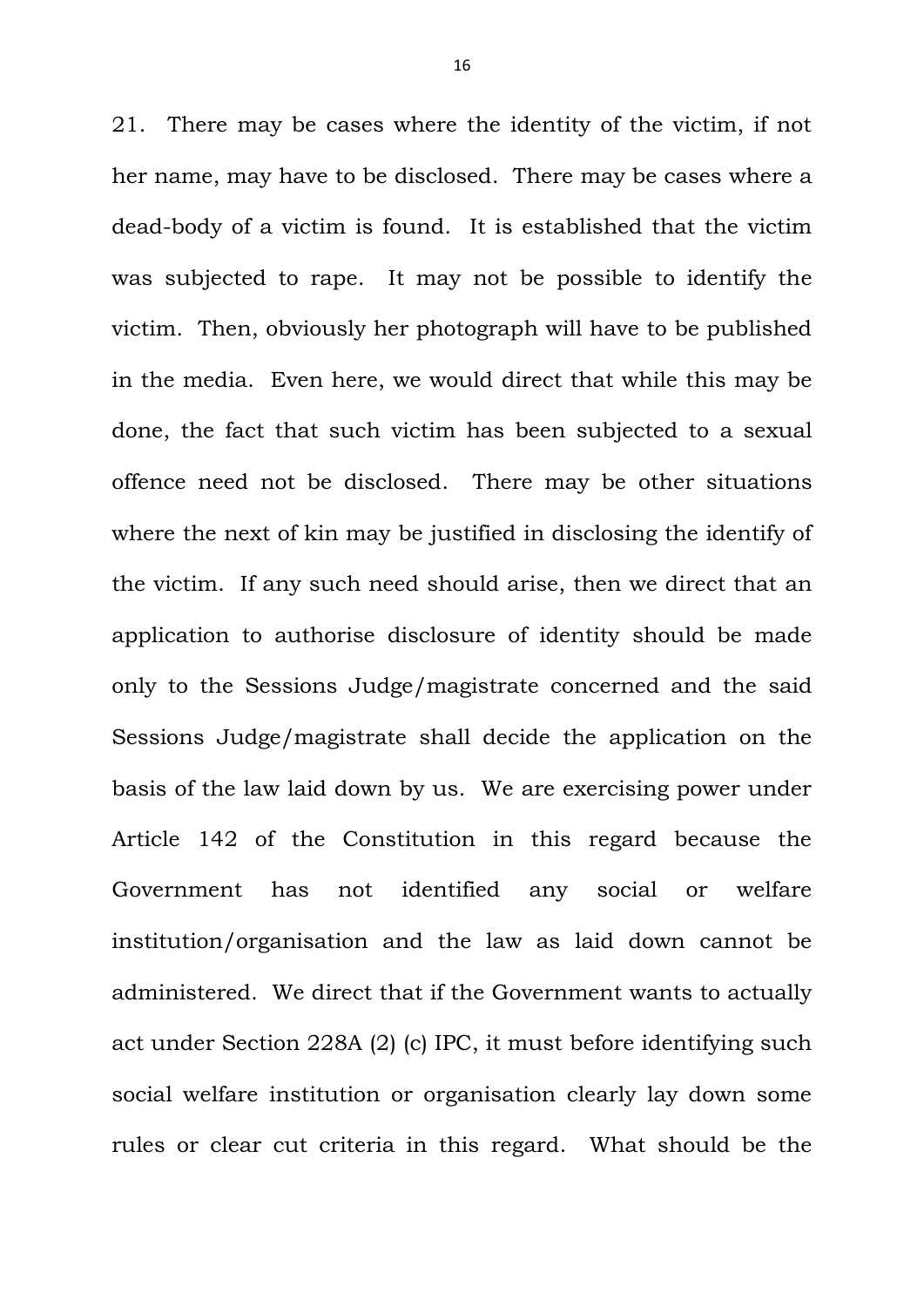nature of the organisation? How should the application be made? In what manner that application should be dealt with?. A clear cut procedure must be laid down. Till that is done, our directions shall prevail.

22. As far as sub-section (3) of Section 228A IPC is concerned, we would like to make it clear that the IPC clearly lays down that nobody can print or publish any matter in relation to any proceedings falling within the purview of Section 228A and in terms of Section 327(2) CrPC. These are *in camera* proceedings and nobody except the presiding officer, the court staff, the accused, his counsel, the public prosecutor, the victim, if at all she wants to be present or the witness shall be there. It is the bounden duty of all of them to ensure that what happens in court is not disclosed outside. This is not to say that there can be no reporting of such cases. The press can report that the case was fixed before Court and some witnesses were examined. It can report for what purpose the case was listed but it cannot report what transpired inside the court or what was the statement of the victim or the witnesses. The evidence cannot be disclosed. We are not elaborating and dealing with the issue of publication in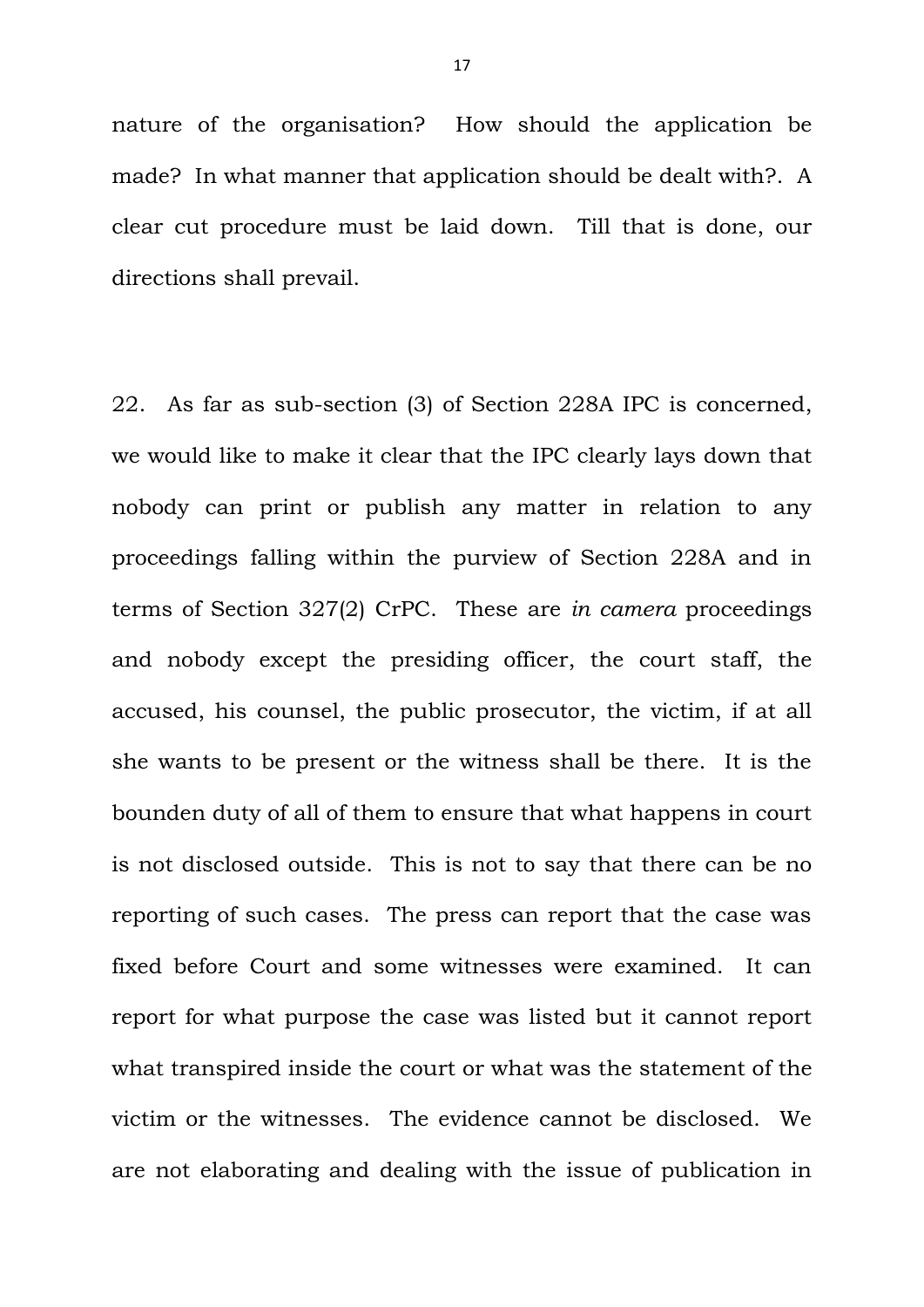press in greater detail since this issue is engaging our attention in **Nivedita Jha's** case<sup>2</sup> but it is clear that nobody can be permitted to violate Section 327(3) CrPC, the language of which is very clear and unambiguous.

23. Sub-section (3) of Section 228A IPC makes printing or publication of any matter in relation to such proceedings before a court an offence unless its publication is made with the previous permission of such court.

24. This Court, more than two decades back in *Gurmit Singh's* case (supra) raised a note of caution. It found that sexual crimes against women were rising. This court held that victims of sexual abuse or assault were treated without any sensitivity during the course of investigation and trial. The Court further held that trial of rape cases *in camera* should be the rule and open trial an exception. Though the Court did not refer to Section 228A IPC, the following observations are pertinent:

> "21. Of late, crime against women in general and rape in particular is on the increase. It is an irony that

**.** 

<sup>2</sup> Nivedita Jha v. State of Bihar, SLP(C) No. 24978 of 2018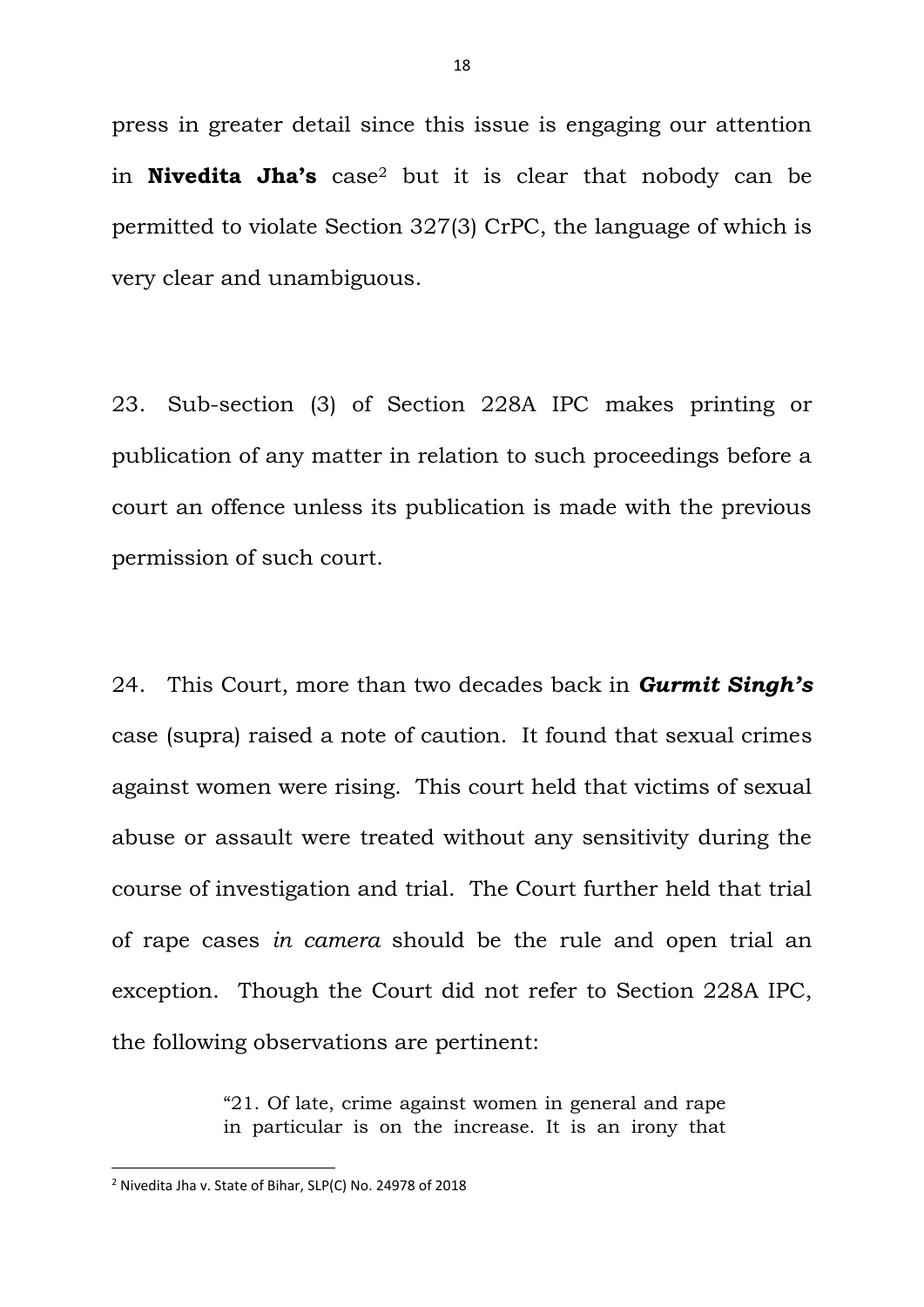while we are celebrating woman's rights in all spheres, we show little or no concern for her honour. It is a sad reflection on the attitude of indifference of the society towards the violation of human dignity of the victims of sex crimes. We must remember that a rapist not only violates the victim's privacy and personal integrity, but inevitably causes serious psychological as well as physical harm in the process. Rape is not merely a physical assault  $-$  it is often destructive of the whole personality of the victim. A murderer destroys the physical body of his victim, a rapist degrades the very soul of the helpless female. The courts, therefore, shoulder a great responsibility while trying an accused on charges of rape. They must deal with such cases with utmost sensitivity……

22. There has been lately, lot of criticism of the treatment of the victims of sexual assault in the court during their cross-examination. The provisions of Evidence Act regarding relevancy of facts notwithstanding, some defence counsel adopt the strategy of continual questioning of the prosecutrix as to the details of the rape. The victim is required to repeat again and again the details of the rape incident not so much as to bring out the facts on record or to test her credibility but to test her story for inconsistencies with a view to attempt to twist the interpretation of events given by her so as to make them appear inconsistent with her allegations. The court, therefore, should not sit as a silent spectator while the victim of crime is being cross-examined by the defence. It must effectively control the recording of evidence in the court. While every latitude should be given to the accused to test the veracity of the prosecutrix and the credibility of her version through cross-examination, the court must also ensure that cross-examination is not made a means of harassment or causing humiliation to the victim of crime. A victim of rape, it must be remembered, has already undergone a traumatic experience and if she is made to repeat again and again, in unfamiliar surroundings what she had been subjected to, she may be too ashamed and even nervous or confused to speak and her silence or a confused stray sentence may be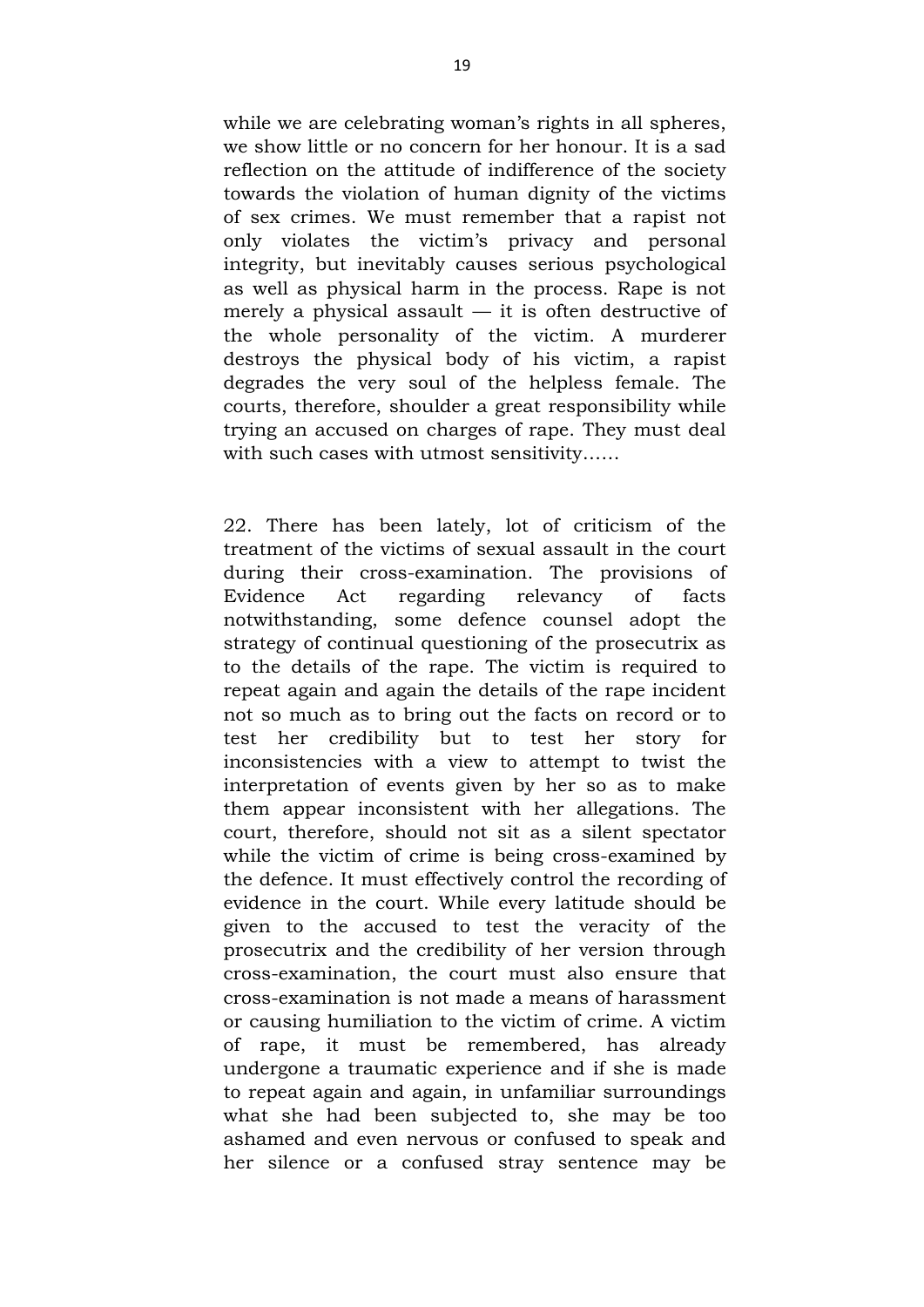wrongly interpreted as "discrepancies and contradictions" in her evidence."

Dealing with Section 327 CrPC this Court held as follows:-

24……..It would enable the victim of crime to be a little comfortable and answer the questions with greater ease in not too familiar a surroundings. Trial in camera would not only be in keeping with the selfrespect of the victim of crime and in tune with the legislative intent but is also likely to improve the quality of the evidence of a prosecutrix because she would not be so hesitant or bashful to depose frankly as she may be in an *open court*, under the gaze of public. The improved quality of her evidence would assist the courts in arriving at the truth and sifting truth from falsehood…………..The courts should, as far as possible, avoid disclosing the name of the prosecutrix in their orders to save further embarrassment to the victim of sex crime. The anonymity of the victim of the crime must be maintained as far as possible throughout. In the present case, the trial court has repeatedly used the name of the victim in its order under appeal, when it could have just referred to her as the prosecutrix. We need say no more on this aspect and hope that the trial courts would take recourse to the provisions of Sections 327(2) and (3) CrPC liberally. Trial of rape cases *in camera* should be the rule and an *open trial* in such cases an exception."

# 25. *Bhupinder Sharma v. State of Himachal Pradesh<sup>3</sup>* is one

of first cases where specific reference was made to Section 228A

IPC. This Court held as follows:-

"2. We do not propose to mention the name of the

3 (2003) 8 SCC 551

**.**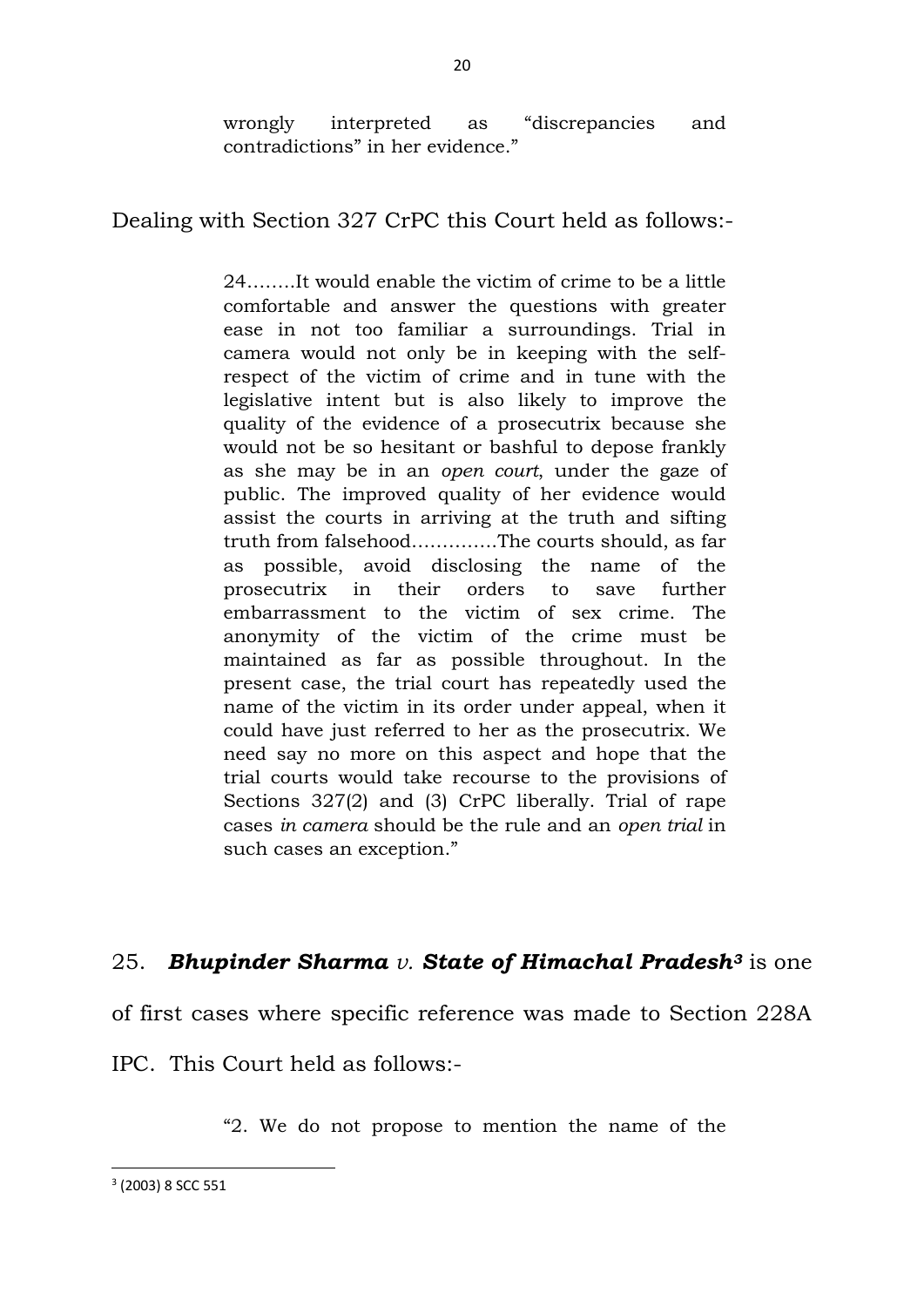victim. Section 228-A of the Indian Penal Code, 1860 (in short "IPC") makes disclosure of the identity of victims of certain offences punishable. Printing or publishing the name or any matter which may make known the identity of any person against whom an offence under Sections 376, 376-A, 376-B, 376-C or 376-D is alleged or found to have been committed can be punished. True it is, the restriction does not relate to printing or publication of judgment by the High Court or the Supreme Court. But keeping in view the social object of preventing social victimization or ostracism of the victim of a sexual offence for which Section 228-A has been enacted, it would be appropriate that in the judgments, be it of a High Court or a lower court, the name of the victim should not be indicated. We have chosen to describe her as "victim" in the judgment."

This Court held that the bar imposed under Section 228A IPC did not in term apply to the printing or publication of judgments of the High Courts and the Supreme Court because of the Explanation to Section 228A. However, keeping in view the social object of preventing the victims or ostracising of victims, it would be appropriate that in judgments of all the courts i.e. trial courts, High Courts and the Supreme Court the name of the victim should not be indicated. This has been repeated in a large number of cases and we need not refer to all.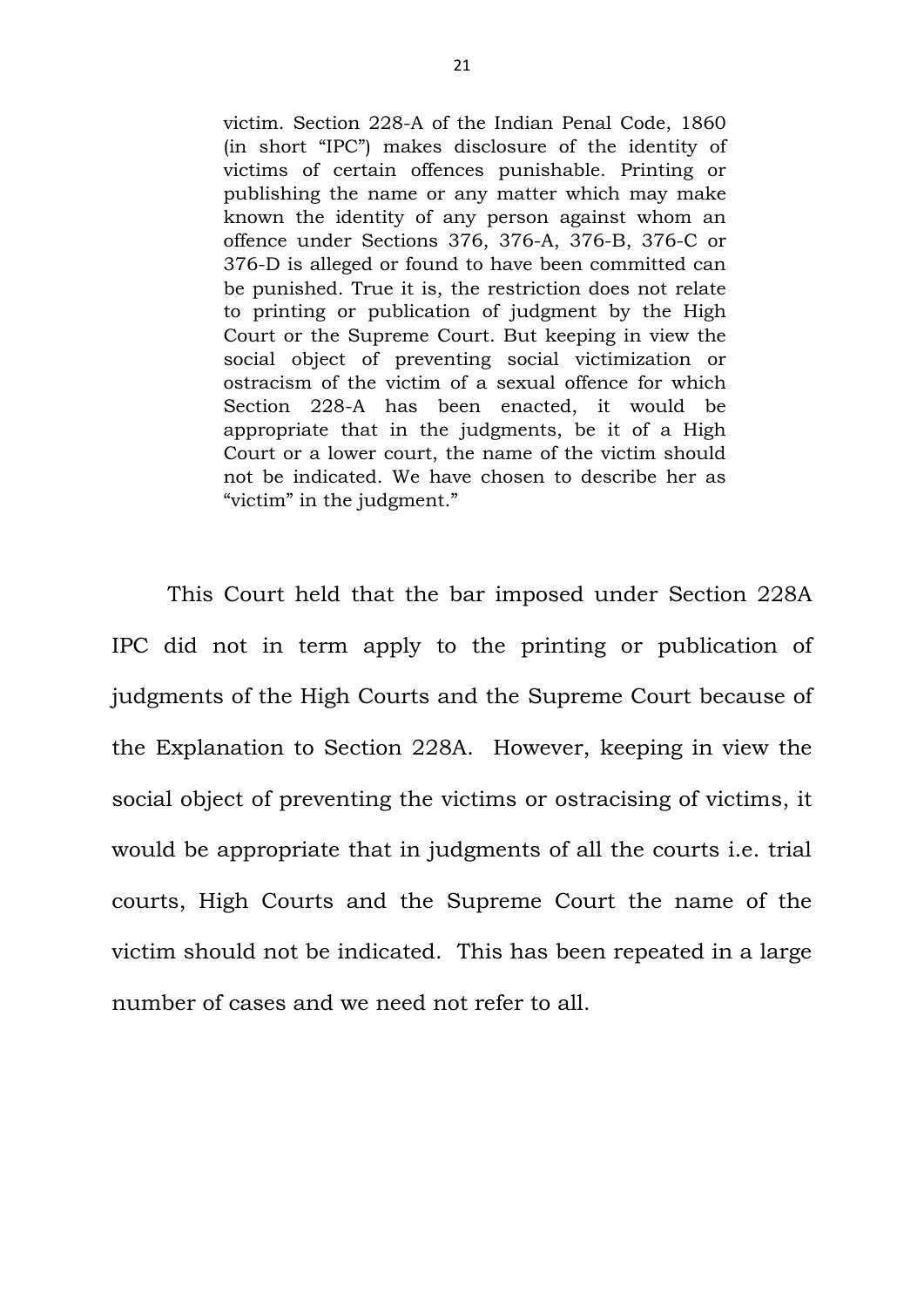# 26. The Kerala High Court in the case of *Aju Varghese v. State*

*of Kerala*<sup>4</sup> held as follows:-

"8. The statutory provision as explained by the Supreme Court clearly shows that the provision was specifically intended to ensure that the victim is not exposed to further agony by the consequent social victimization or ostracism pursuant to disclosure of her identity. It is clear that, it is intended to protect her from psychological and sociological torture or mental agony, that may follow the unfortunate incident of sexual violence. Society has a duty to support the victims of sexual violence and to ensure that they come back to normalcy and start leading a normal life. Victims of such violence are not denuded of their fundamental right to privacy and are liable to be insulated against unnecessary public comments. Definitely, it serves an avowed social purpose and has an element of public interest involved in it. Section is so clear, unambiguous and the consequence of breach of it is inescapable and the question whether the disclosure was intended, bonafide or without knowledge of law has not relevance. Hence, the provision of section 228A IPC prohibiting the disclosure of the name by an accused is absolute and cannot be diluted."

27. Before parting with this aspect, we would like to deal with a situation not envisaged by the law makers. As we have held above, Section 228A IPC imposes a clear cut bar on the name or identity of the victim being disclosed. What happens if the accused is acquitted and the victim of the offence wants to file an appeal under Section 372 CrPC? Is she bound to disclose her

**.** 

<sup>4</sup> Crl. MC No.5247 of 2017 decided on 27.09.2018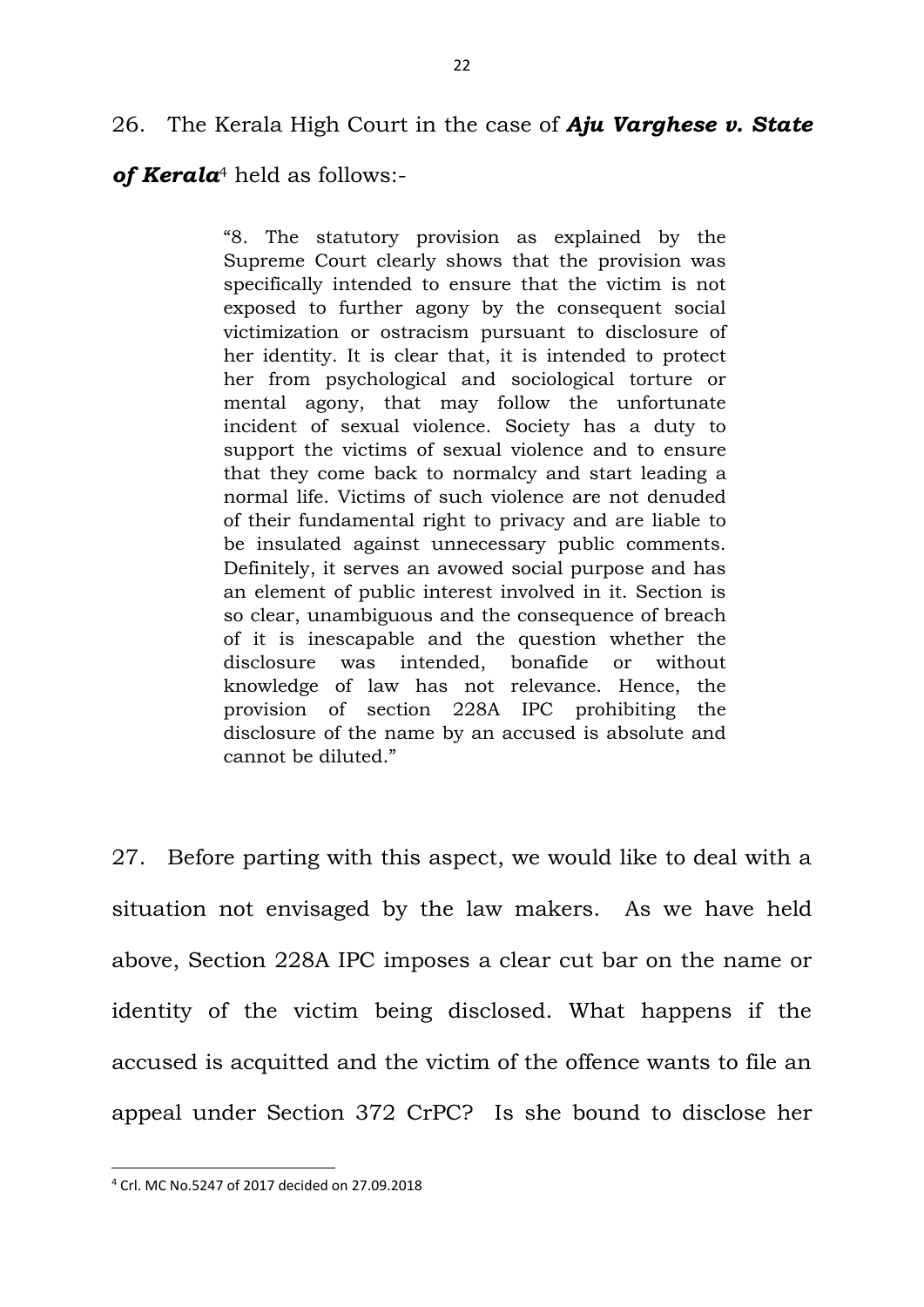name in the memo of appeal? We are clearly of the view that such a victim can move an application to the Court praying that she may be permitted to file a petition under a pseudonymous name e.g. 'X' or 'Y' or any other such coded identity that she may choose. However, she may not be permitted to give some other name which may indirectly harm another person. There may be certain documents in which her name will have to be disclosed; e.g., the power of attorney and affidavit(s) which may have to be filed as per the Rules of the Court. The Court should normally allow such applicant to file the petition/appeal in a pseudonymous name. Where a victim files an appeal we direct that such victim can file such an appeal by showing her name as 'X' or 'Y' along with an application for non-disclosure of the name of the victim. In a sealed envelope to be filed with the appeal she can enclose the document(s), in which she can reveal her identity as required by the Rules of the appellate court. The Court can verify the details but in the material which is placed in the public domain the name of the victim shall not be disclosed. Such an application should be heard by the Court in Chambers and the name should not be reflected even in the cause-list till such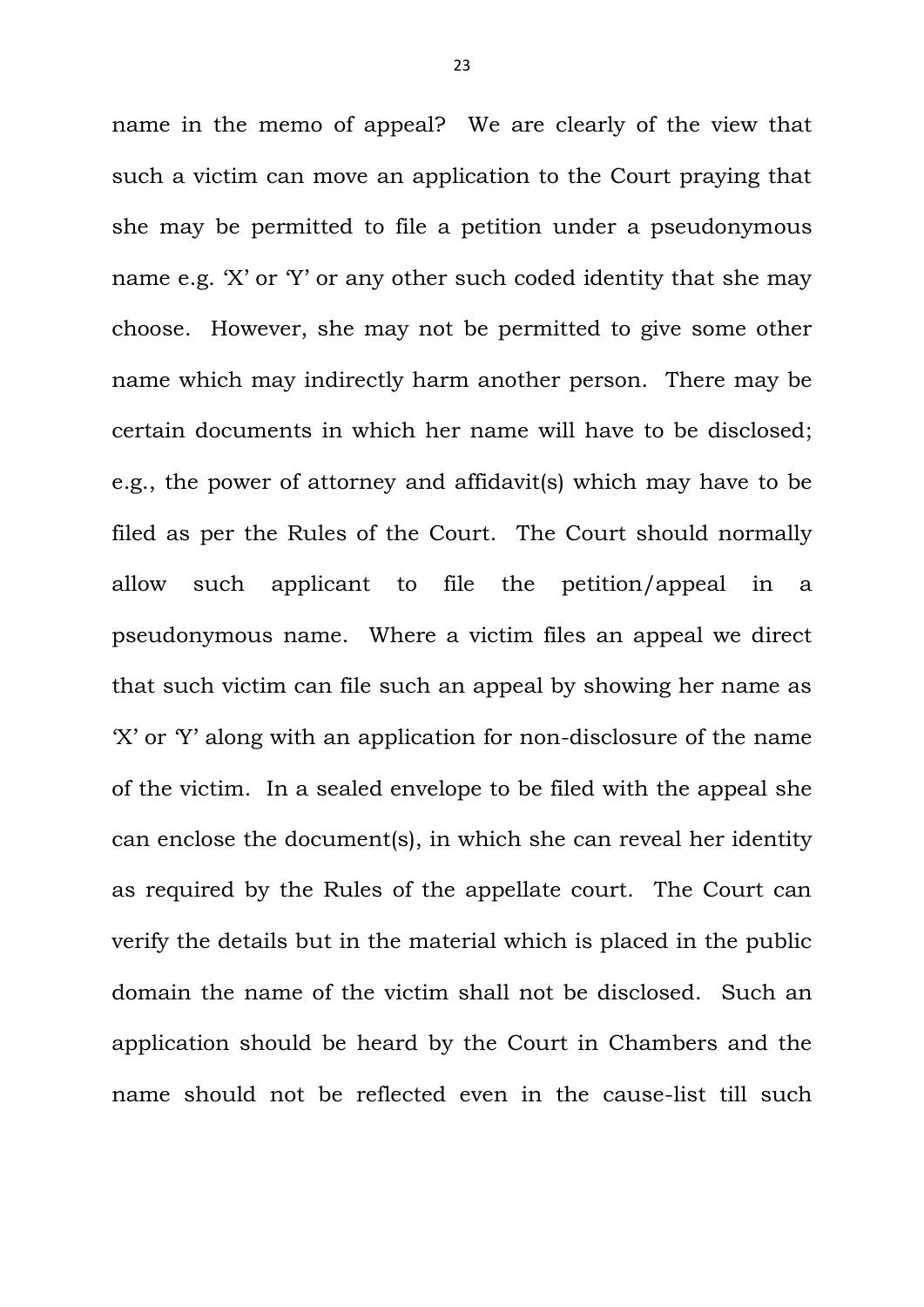matter is decided. Any documents disclosing the name and identity of the victim should not be in the public domain.

## **IInd Part**

28. In this part of the judgment we shall deal with the issues which relate to non-disclosure of the name and identity of a victim falling within the purview of the POCSO. At the outset, we may note that the reasons which we have given in Ist Part of the judgment dealing with the adult victims, apply with even greater force to minor victims.

29. A minor who is subjected to sexual abuse needs to be protected even more than a major victim because a major victim being an adult may still be able to withstand the social ostracization and mental harassment meted out by society, but a minor victim will find it difficult to do so. Most crimes against minor victims are not even reported as very often, the perpetrator of the crime is a member of the family of the victim or a close friend. Efforts are made to hush up the crime. It is now recognised that a child needs extra protection. India is a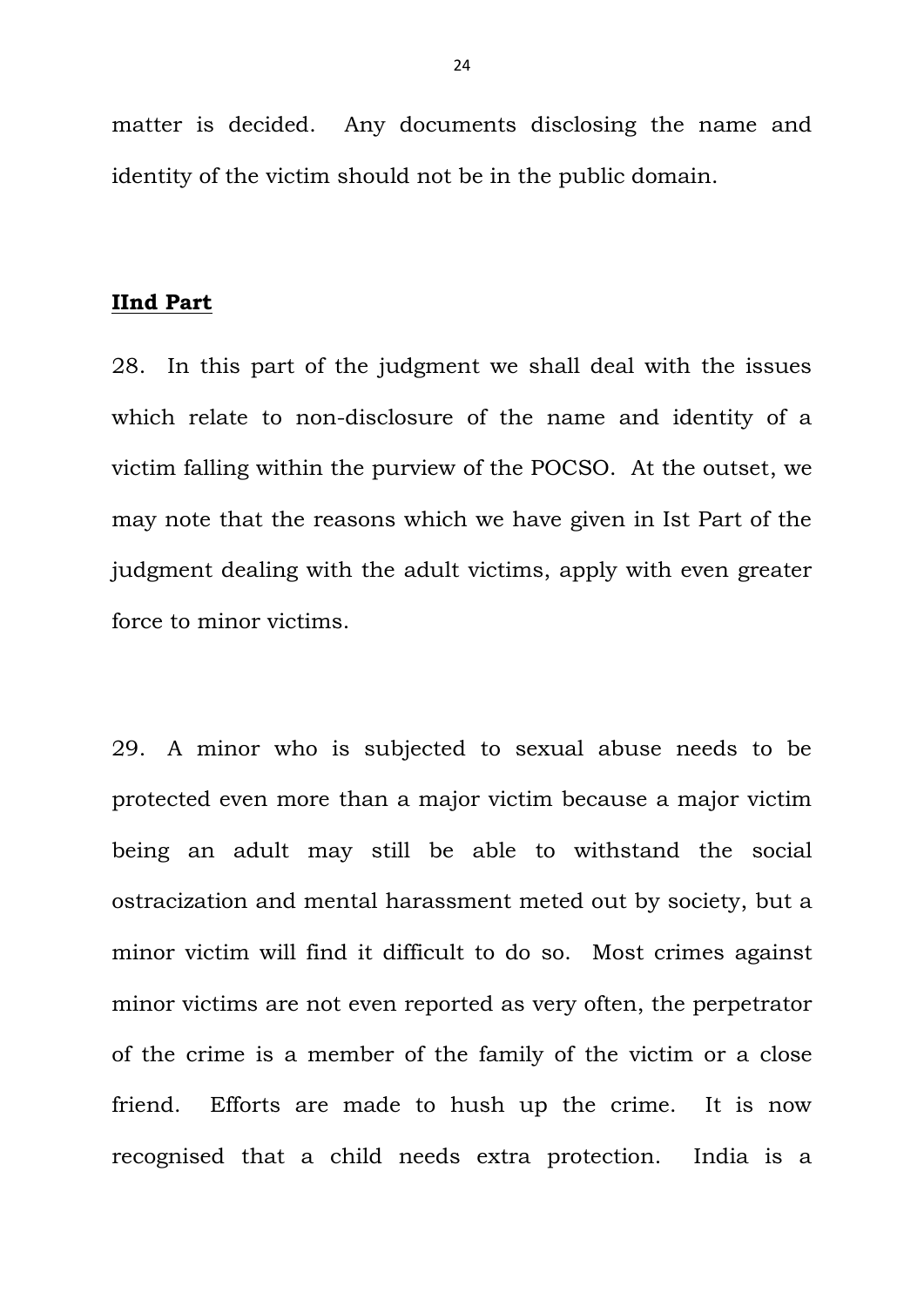signatory to the United Nations Convention on the Rights of Child, 1989 and Parliament thought it fit to enact POCSO in the year 2012, which specifically deals with sexual offences against all children. The Act is gender neutral and whatever we say in this Part will apply to all children.

30. Chapter VI of POCSO deals with procedure relating to recording the statement of a child. Section 24 deals with the statement recorded by the police. For our purpose sub-section (5) of Section 24 is relevant which reads as follows:

"**Section 24 - Recording of statement of a child.-**

| <b>XXX</b> | <b>XXX</b> | <b>XXX</b> |
|------------|------------|------------|
| <b>XXX</b> | <b>XXX</b> | <b>XXX</b> |

(5) The police officer shall ensure that the identity of the child is protected from the public media, unless otherwise directed by the Special Court in the interest of the child."

Section 25 POCSO states that statements of the child recorded under Section 164 CrPC which permits an advocate to be present will not be applicable in the case of children. Trials under POCSO are conducted by the Special Court which is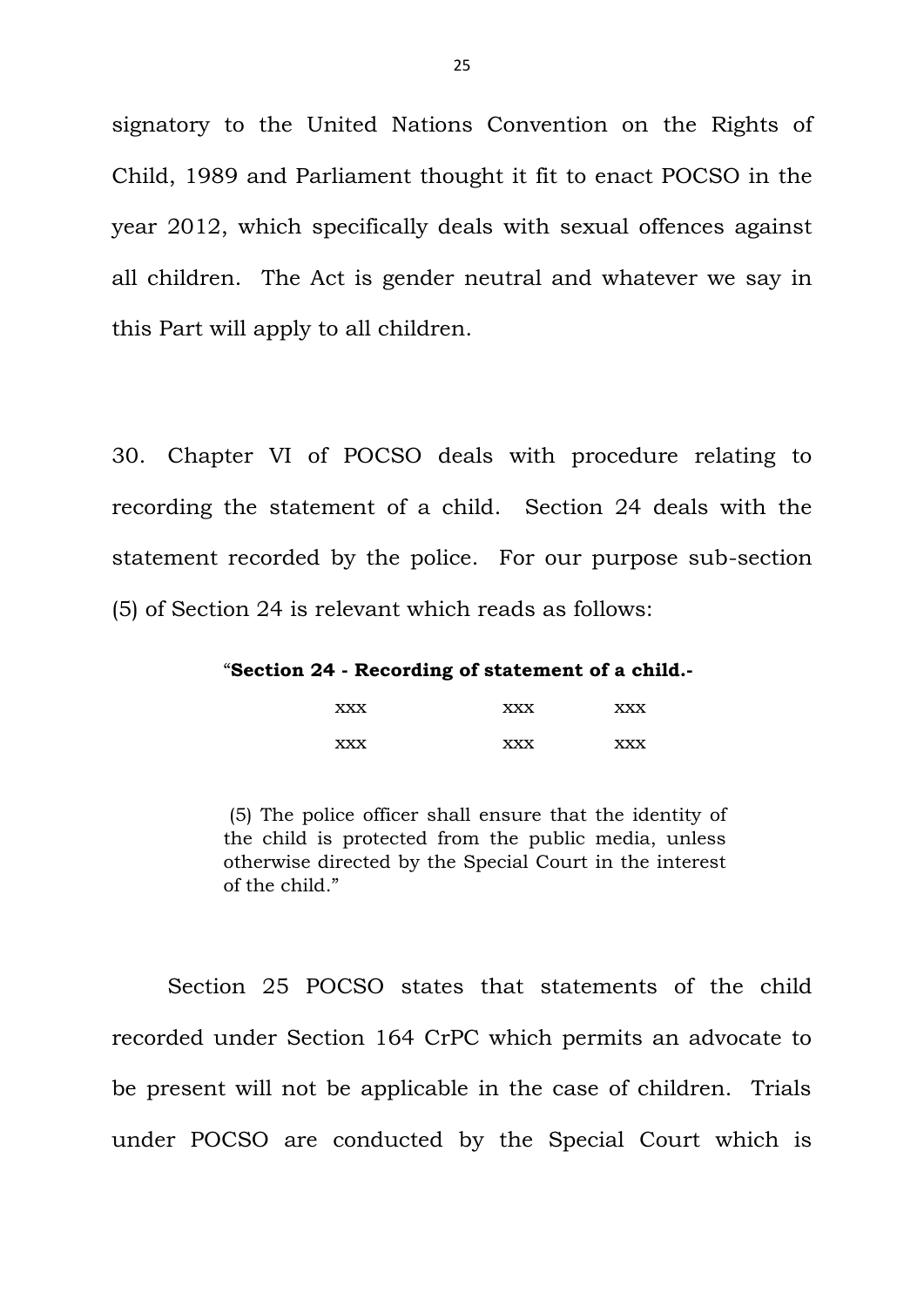expected to be child friendly and specifically provides that the Special Court shall not permit aggressive questioning or character assassination of the child. Sub-section (7) of Section 33 which is relevant reads as follows:

## "**Section 33 - Procedure and powers of Special Court.-**

xxx xxx xxx xxx

(7) The Special Court shall ensure that the identity of the child is not disclosed at any time during the course of investigation or trial:

Provided that for reasons to be recorded in writing, the Special Court may permit such disclosure, if in its opinion such disclosure is in the interest of the child.

*Explanation*.-For the purposes of this sub-section, the identity of the child shall include the identity of the child's family, school, relatives, neighbourhood or any other information by which the identity of the child may be revealed."

Section 37 provides that all trials under POCSO are to be conducted *in camera* unless otherwise specifically decided for reasons to be recorded by the Special Court. A bare reading of Section 24(5) and Section 33(7) makes it amply clear that the name and identity of the child is not to be disclosed at any time during the course of investigation or trial and the identity of the child is protected from the public or media. Furthermore,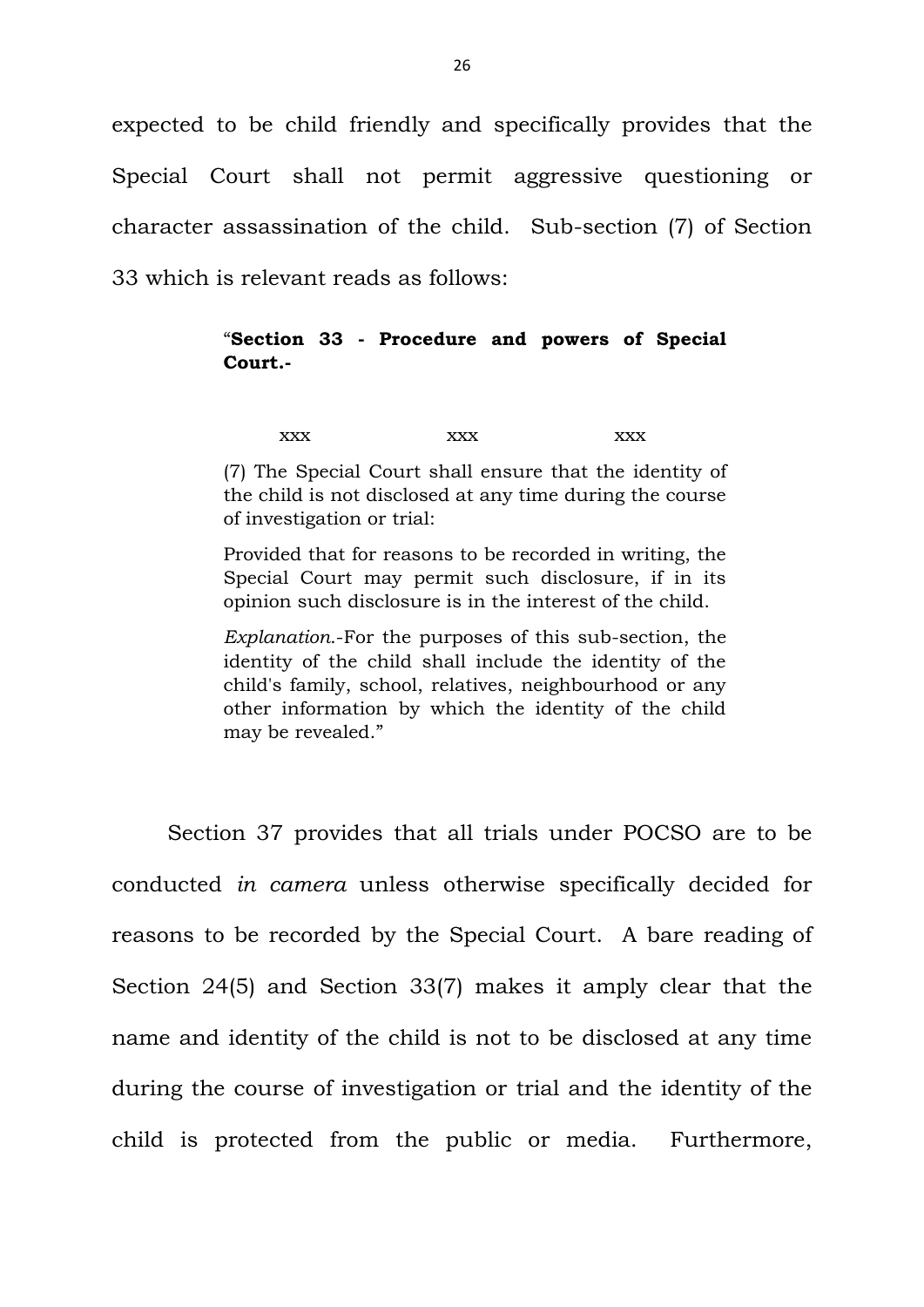Section 37 provides that the trial is to be conducted *in camera* which means that the media cannot be present. The entire purpose of the POCSO is to ensure that the identity of the child is not disclosed unless the Special Court for reasons to be recorded in writing permits such disclosure. This disclosure can only be made if it is in the interest of the child and not otherwise. One such case where disclosure of the identity of the child may be necessary can be where a child is found who has been subjected to a sexual offence and the identity of the child cannot be established even by the investigating team. In such a case, the Investigating Officer or the Special Court may allow the photograph of the child to be published to establish the identity. It is absolutely clear that the disclosure of the identity can be permitted by the Special Court only when the same is in the interest of the child and in no other circumstances. We are of the view that the disclosure of the name of the child to make the child a symbol of protest cannot normally be treated to be in the interest of the child.

31. It is contended by the learned amicus curiae that interest of the child has not been defined. We are of the view that it is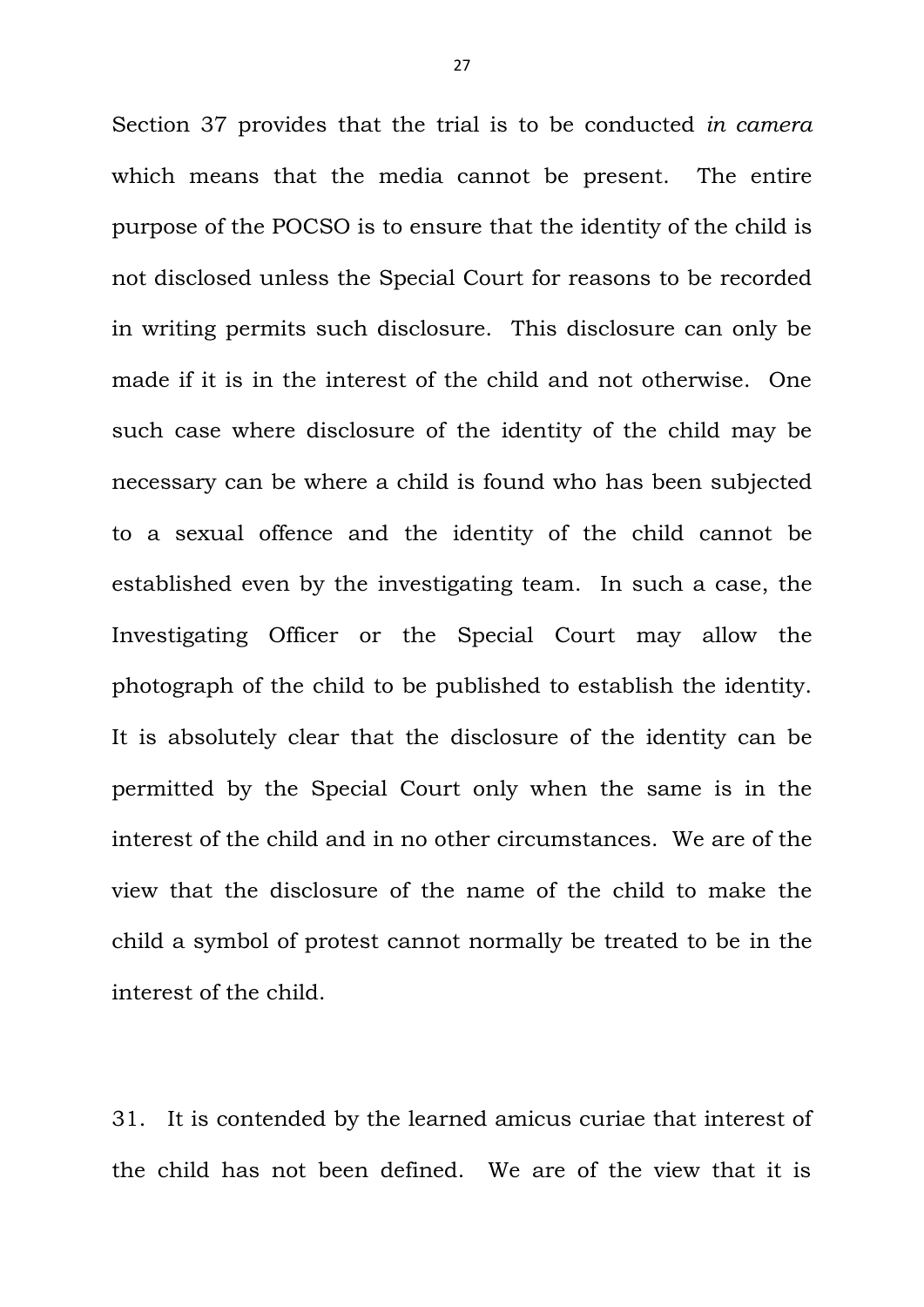neither feasible nor would it be advisable to clearly lay down what is the meaning of the phrase "interest of the child". We have, however, given some examples hereinabove and we do not want to tie down the hands of the Special Court, who may have to deal with such cases. Each case will have to be dealt within its own factual scenario.

Section 23 of POCSO contains provisions which relate to procedure for media. It reads as follows:

#### "**Section 23 - Procedure for media**.-

(1) No person shall make any report or present comments on any child from any form of media or studio or photographic facilities without having complete and authentic information, which may have the effect of lowering his reputation or infringing upon his privacy.

(2) No reports in any media shall disclose, the identity of a child including his name, address, photograph, family details, school, neighbourhood or any other particulars which may lead to disclosure of identity of the child:

Provided that for reasons to be recorded in writing, the Special Court, competent to try the case under the Act, may permit such disclosure, if in its opinion such disclosure is in the interest of the child.

(3) The publisher or owner of the media or studio or photographic facilities shall be jointly and severally liable for the acts and omissions of his employee.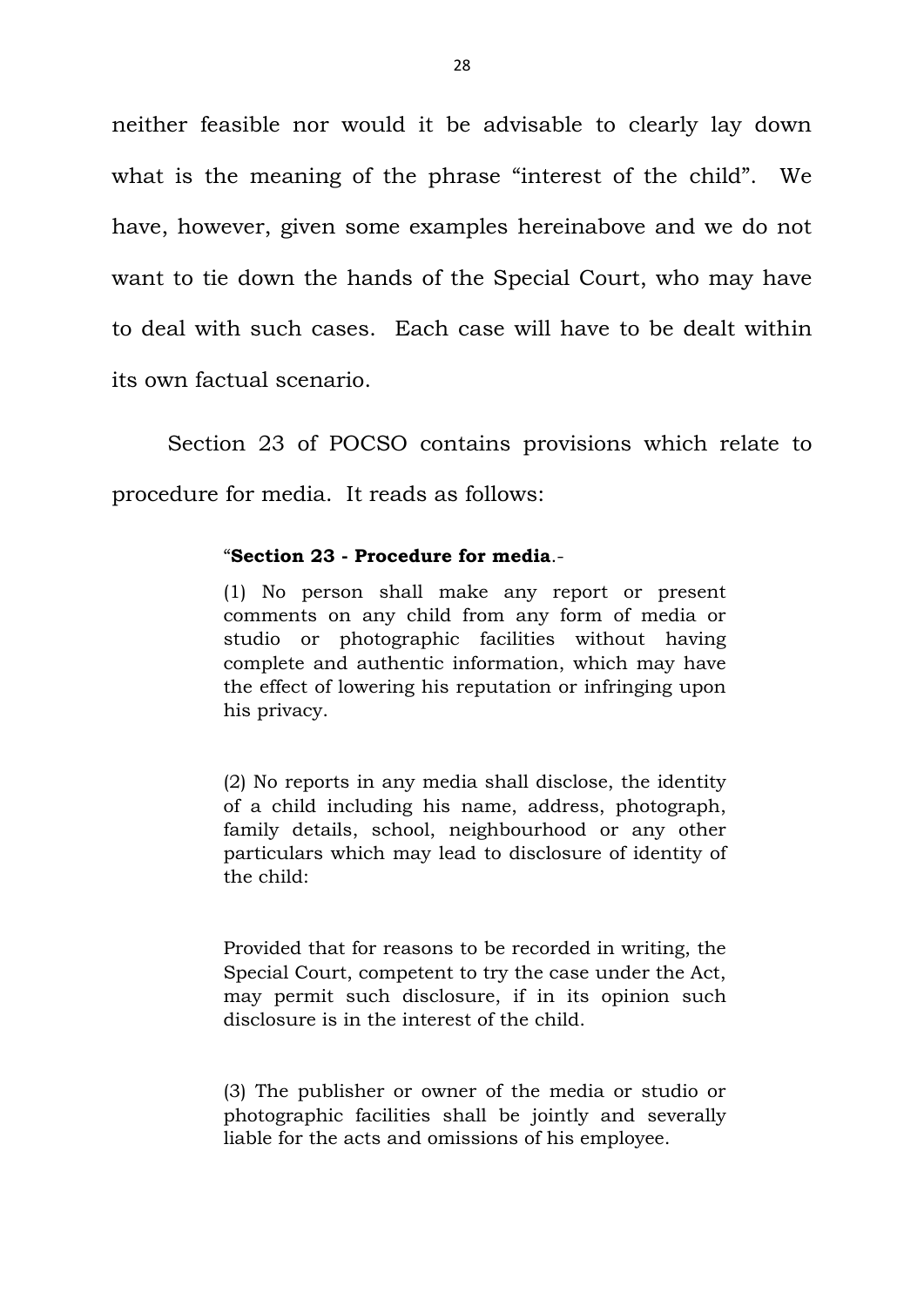(4) Any person who contravenes the provisions of subsection (1) or sub-section (2) shall be liable to be punished with imprisonment of either description for a period which shall not be less than six months but which may extend to one year or with fine or with both."

Sub-section (1) of Section 23 prohibits any person from filing any report or making any comments on any child in any form, be it written, photographic or graphic without first having complete and authentic information. No person or media can make any comments which may have the effect of lowering the reputation of the child or infringing upon the privacy of the child. Sub-section (2) of Section 23 clearly lays down that no report in any media shall disclose identity of a child including name, address, photograph, family details, school, neighbourhood or any other particulars which may lead to the disclosure of the identity of the child. This clearly shows that the intention of the legislature was that the identity of the child should not be disclosed directly or indirectly. The phrase 'any other particulars' will have to be given the widest amplitude and cannot be read only *ejusdem generis*. The intention of the legislature is that the privacy and reputation of the child is not harmed. Therefore, any information which may lead to the disclosure of the identity of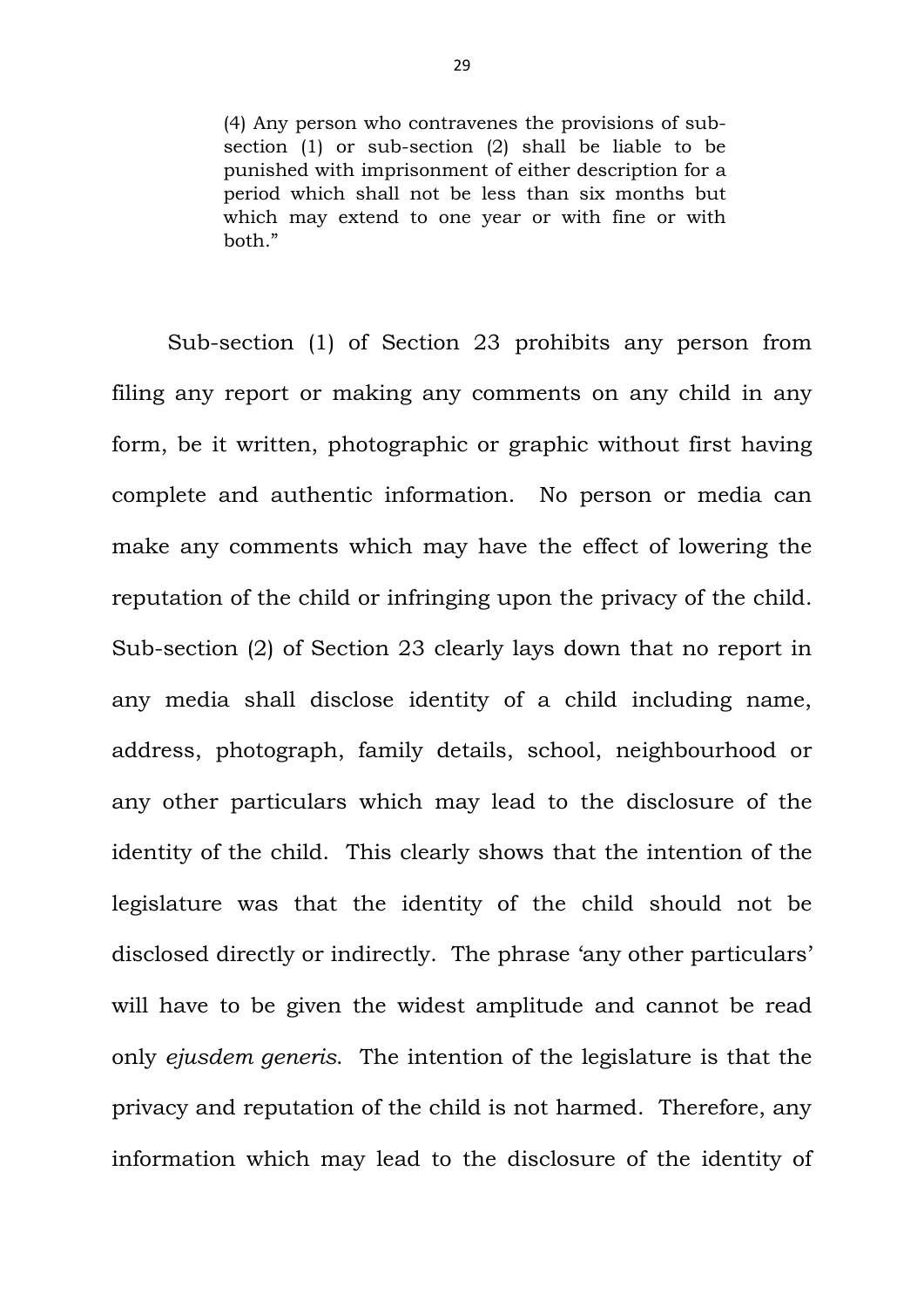the child cannot be revealed by the media. The media has to be not only circumspect but a duty has been cast upon the media to ensure that it does nothing and gives no information which could directly or indirectly lead to the identity of the child being disclosed.

32. No doubt, it is the duty of the media to report every crime which is committed. The media can do this without disclosing the name and identity of the victim in case of rape and sexual offences against children. The media not only has the right but an obligation to report all such cases. However, media should be cautious not to sensationalise the same. The media should refrain from talking to the victim because every time the victim repeats the tale of misery, the victim again undergoes the trauma which he/she has gone through. Reportage of such cases should be done sensitively keeping the best interest of the victims, both adult and children, in mind. Sensationalising such cases may garner Television Rating Points (TRPs) but does no credit to the credibility of the media.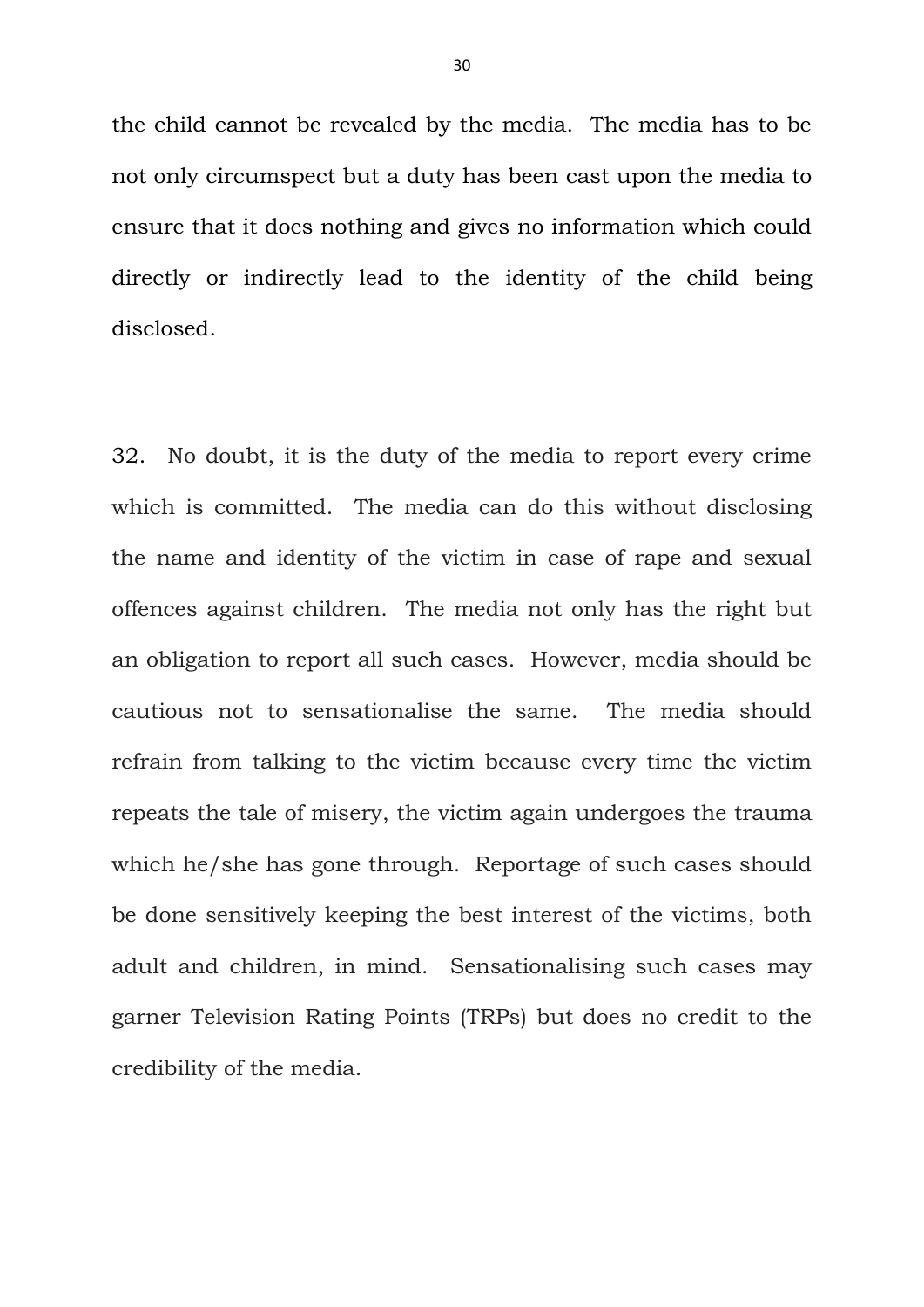33. Where a child belongs to a small village, even the disclosure of the name of the village may contravene the provisions of Section 23(2) POCSO because it will just require a person to go to the village and find out who the child is. In larger cities and metropolis like Delhi the disclosure of the name of the city by itself may not lead to the disclosure of the identity of the child but any further details with regard to the colony and the area in which the child is living or the school in which the child is studying are enough (even though the house number may not be given) to easily discover the identity of the child. In our considered view, the media is not only bound not to disclose the identity of the child but by law is mandated not to disclose any material which can lead to the disclosure of the identity of the child. Any violation of this will be an offence under Section 23(4).

34. The learned amicus curiae urged that child for purposes of publication should only mean a living child. Her contention appears to be that when the child is dead then the name and identity of child can be disclosed. Her submission is based on the assumption that if the name and identity of the child is disclosed, public sentiment can be generated and a movement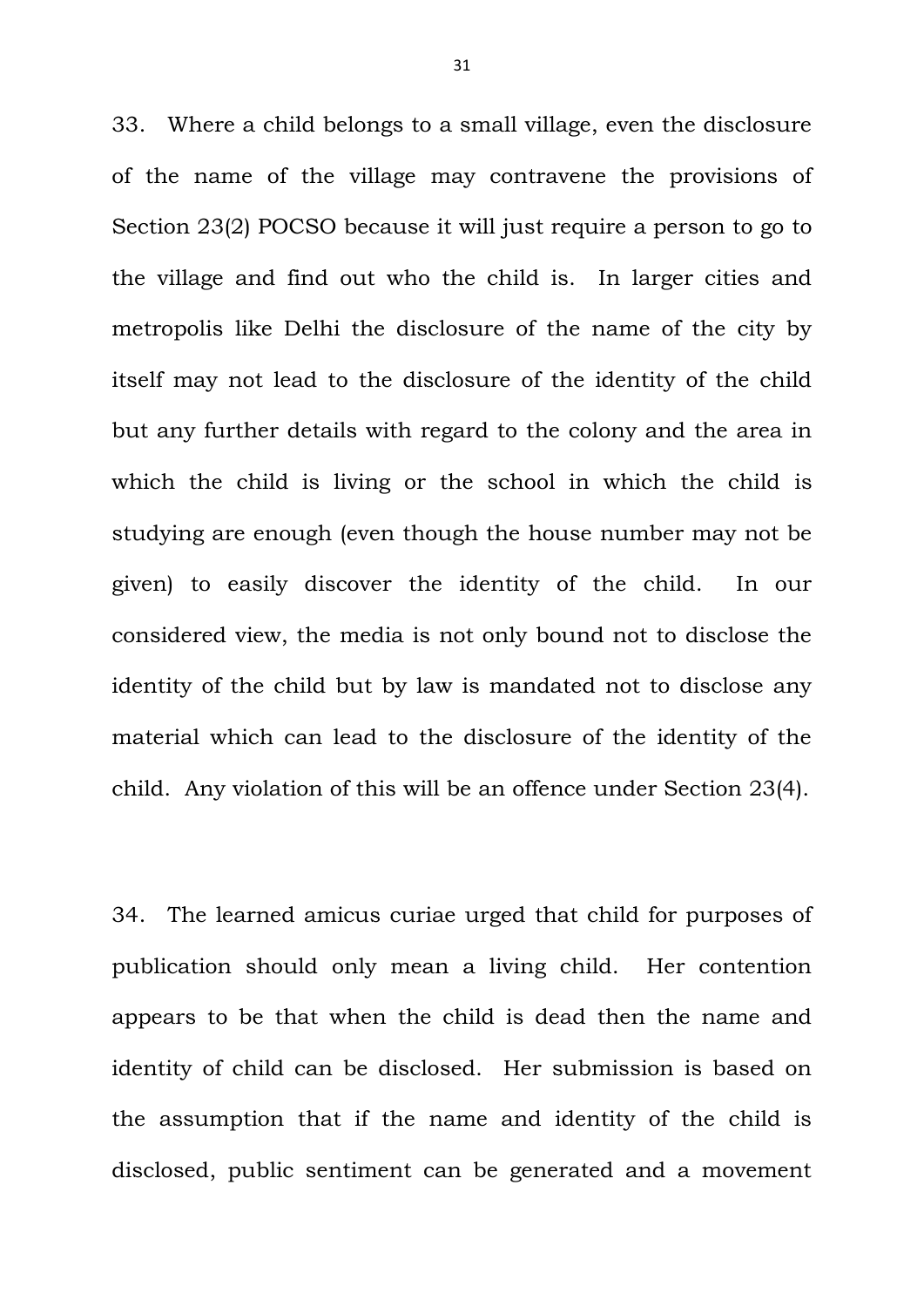can be started to get justice for the child. According to her, it is difficult to garner such support if the name of the deceased child victim is not disclosed. We are not at all in agreement with this submission. The same reasoning which we have given above for victims will apply to dead victims also. In the case of dead victims, we have to deal with another factor. We have to deal with the important issue that even the dead have their own dignity. They cannot be denied dignity only because they are dead.

35. Though in this case we are dealing with cases of victims but we may make reference to Section 74 of the Juvenile Justice (Care and Protection of Children) Act, 2015, which reads as follows:-

#### "**Section 74. Prohibition on disclosure of identity of children.-**

(1) No report in any newspaper, magazine, news-sheet or audio-visual media or other forms of communication regarding any inquiry or investigation or judicial procedure, shall disclose the name, address or school or any other particular, which may lead to the identification of a child in conflict with law or a child in need of care and protection or a child victim or witness of a crime, involved in such matter, under any other law for the time being in force, nor shall the picture of any such child be published: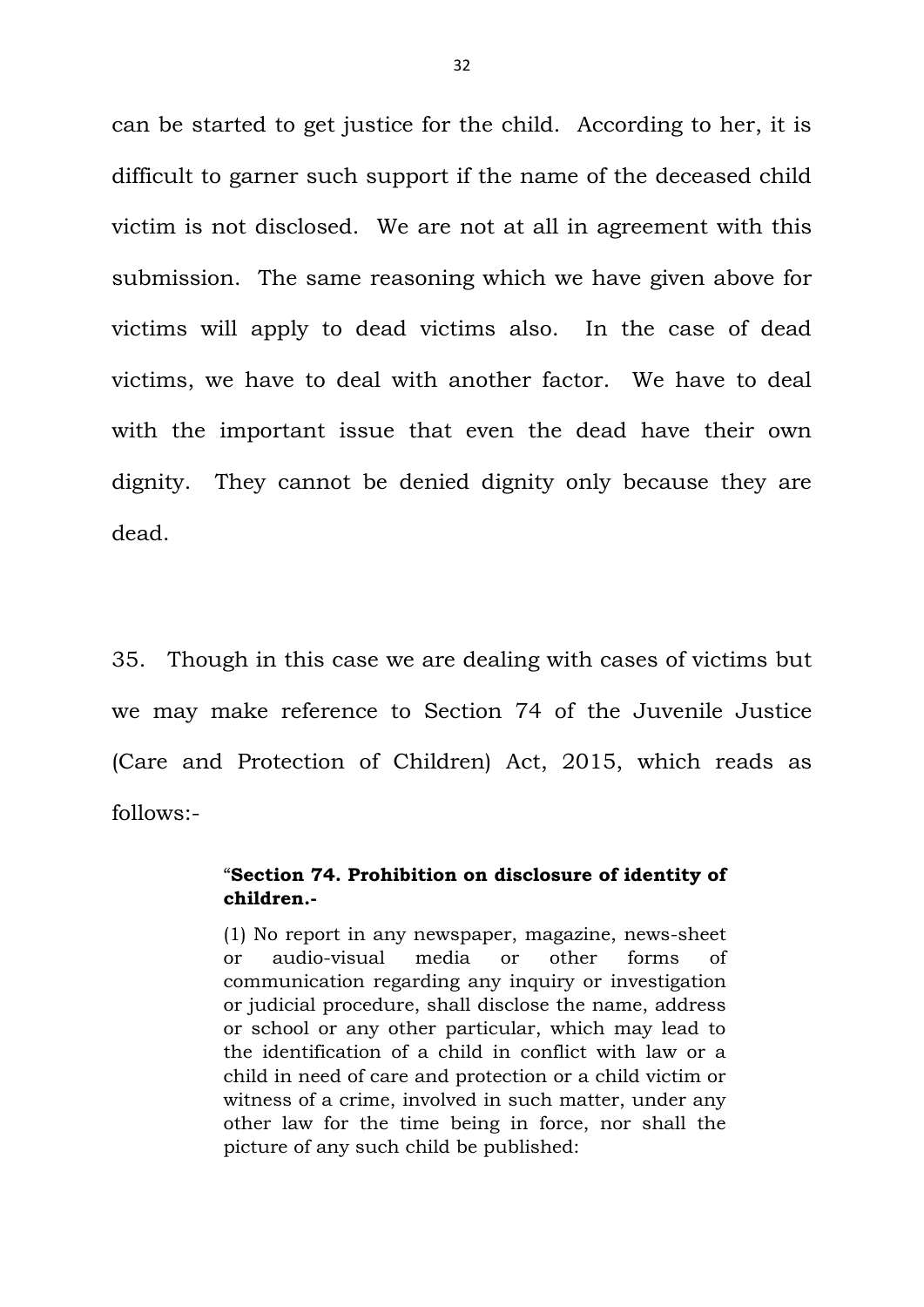Provided that for reasons to be recorded in writing, the Board or Committee, as the case may be, holding the inquiry may permit such disclosure, if in its opinion such disclosure is in the best interest of the child.

(2) The Police shall not disclose any record of the child for the purpose of character certificate or otherwise in cases where the case has been closed or disposed of.

(3) Any person contravening the provisions of subsection (1) shall be punishable with imprisonment for a term which may extend to six months or fine which may extend to two lakh rupees or both."

36. The name, address, school or other particulars which may lead to the identification of the child in conflict with law cannot be disclosed in the media. No picture of such child can be published. A child who is not in conflict with law but is a victim of an offence especially a sexual offence needs this protection even more.

# 37. The Sikkim High Court in *Subash Chandra Rai v. State of*  **Sikkim**<sup>5</sup> dealing with this issue held as follows:-

"**27**……….The mandate of the provision requires no further clarification. Suffice it to say that neither for a child in conflict with law, or a child in need of care and

**.** 

<sup>5</sup> 2018 CriLJ 3146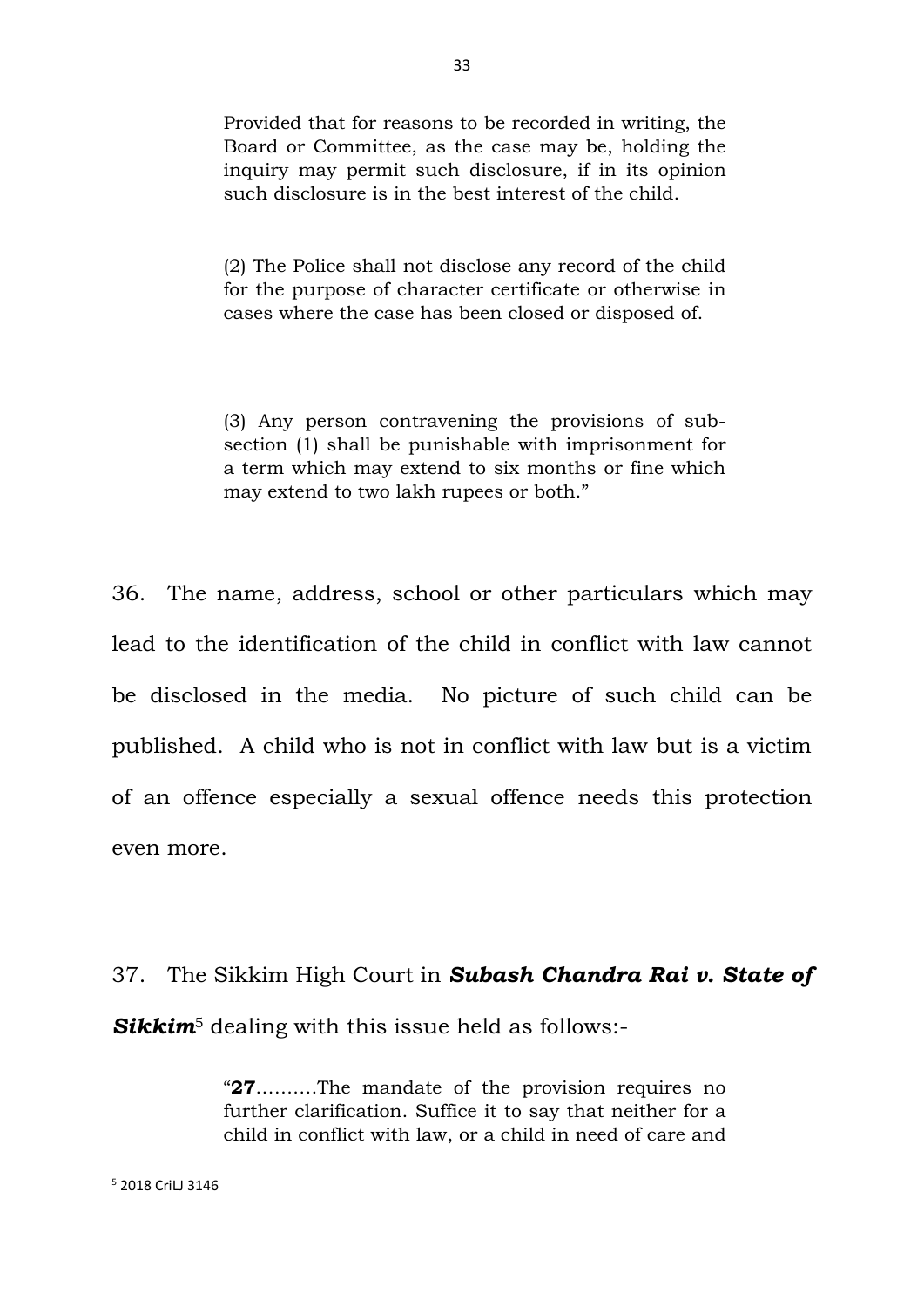protection, or a child victim, or witness of a crime involved in matter, the name, address, school or other particulars which could lead to the child being tracked, found and identified shall be disclosed, unless for the reasons given in the proviso extracted hereinbefore. The Police and Media as well as the Judiciary are required to be equally sensitive in such matters and to ensure that the mandate of law is complied with to the letter."

38. In the case of *Bijoy v. State of West Bengal*6, the Calcutta High Court has given a detailed judgment setting out the reasons while dealing with the provisions of POCSO and held that neither during investigation nor during trial the name of the victim should be disclosed.

The Calcutta High Court has also given other directions to ensure that the provisions of the law are followed in letter and spirit, and the fundamental rights of a child victim and other basic human rights are protected. We are in agreement with all these directions. Though some of the issues dealt with in these directions do not strictly arise in this case, keeping in view the fact that we are dealing with the rights of children, we are annexing the directions issued by the Calcutta High Court as Annexure-1 to this judgment. We request all the Chairpersons

**.** 

<sup>6</sup> 2017 CriLJ 3893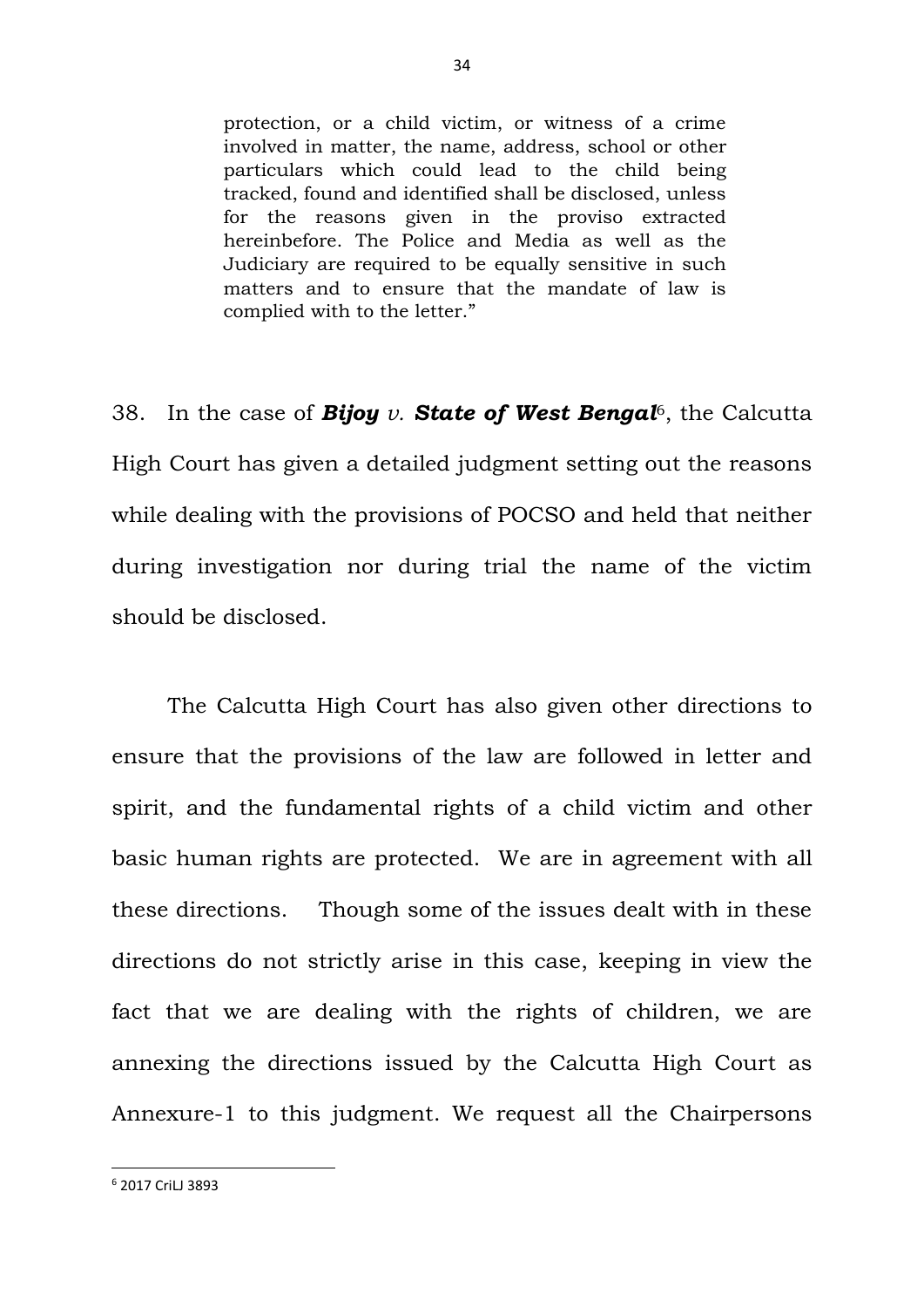and Members of all the Juvenile Justice Committee of all the High Courts in the country to go through the judgment of the Calcutta High Court and the directions issued therein and they may issue similar directions, keeping in view the particular needs of each High Court/State.

39. Before parting we would like to emphasize the need to have child friendly courts. POCSO mandates setting up of childfriendly courts. Though some progress has been made in this regard, a lot still requires to be done.

40. Any litigant who enters the court feels intimidated by the atmosphere of the court. Children and women, especially those who have been subjected to sexual assault are virtually overwhelmed by the atmosphere in the courts. They are scared. They are so nervous that they, sometimes, are not even able to describe the nature of the crime accurately. When they are cross-examined in a hostile and intimidatory manner then the nervousness increases and the truth does not come out.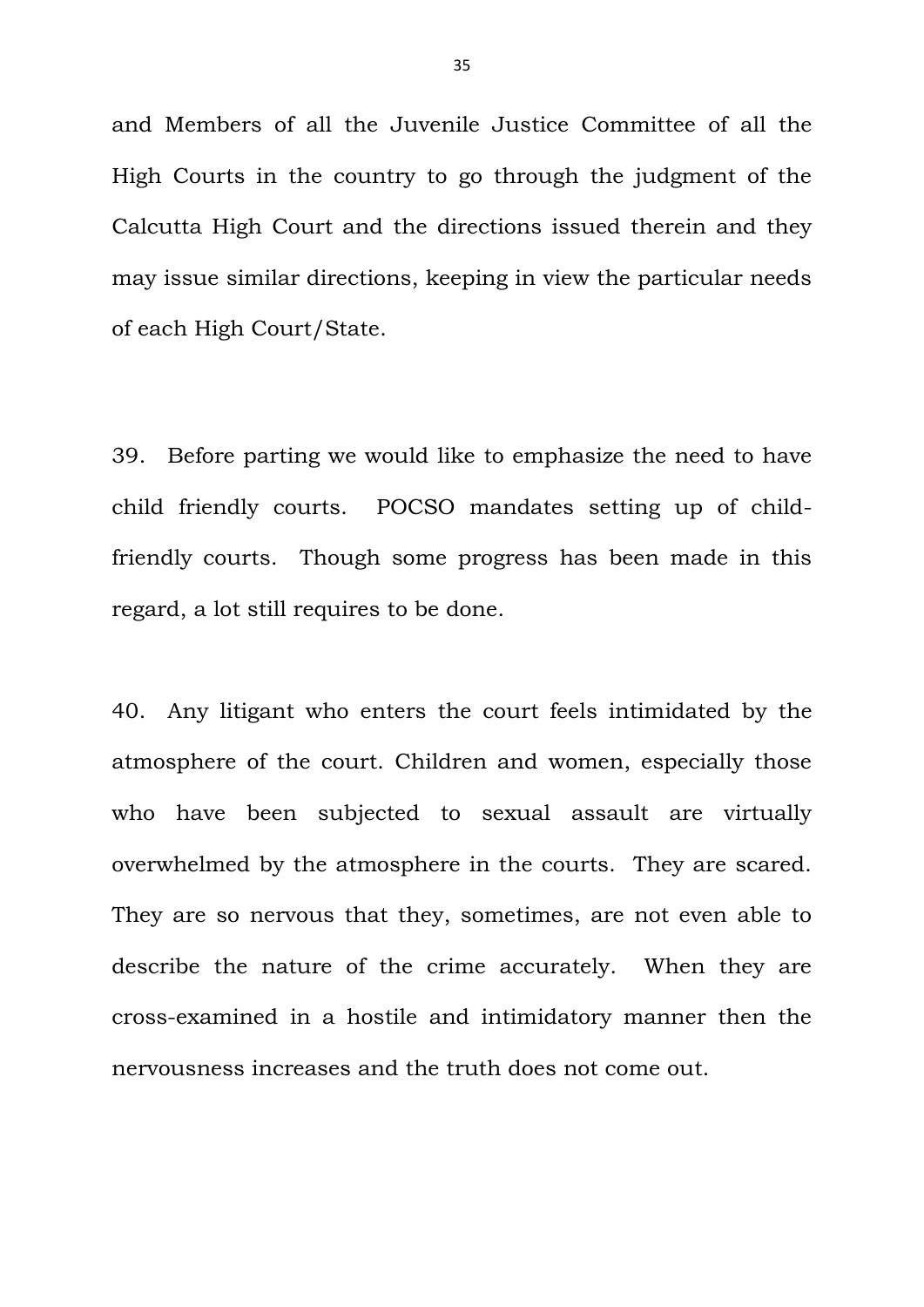41. It is, therefore, imperative that we should have courts which are child friendly. Section 33(4) POCSO enjoins on the Special Court to ensure that there is child friendly atmosphere in court. Section 36 lays down that the child should not see the accused at the time of testifying. This is to ensure that the child does not get scared on seeing the alleged perpetrator of the crime. As noted above, trials are to be conducted *in camera*. Therefore, there is a need to have courts which are specially designed to be child friendly and meet the needs of child victims and the law.

42. These courts need not only be used for trying cases under the POCSO but can also be used as trial courts for trying cases of rape against women. In fact, it would be in the interest of children and women, and in the interest of justice if one stop centres are also set up in all the districts of the country as early as possible. These one stop centres can be used as a central police station where all crimes against women and children in the town/city are registered. They should have well trained staff who are sensitive to the needs of children and women who have undergone sexual abuse. This staff should be given adequate training to ensure that they talk to the victims in a

36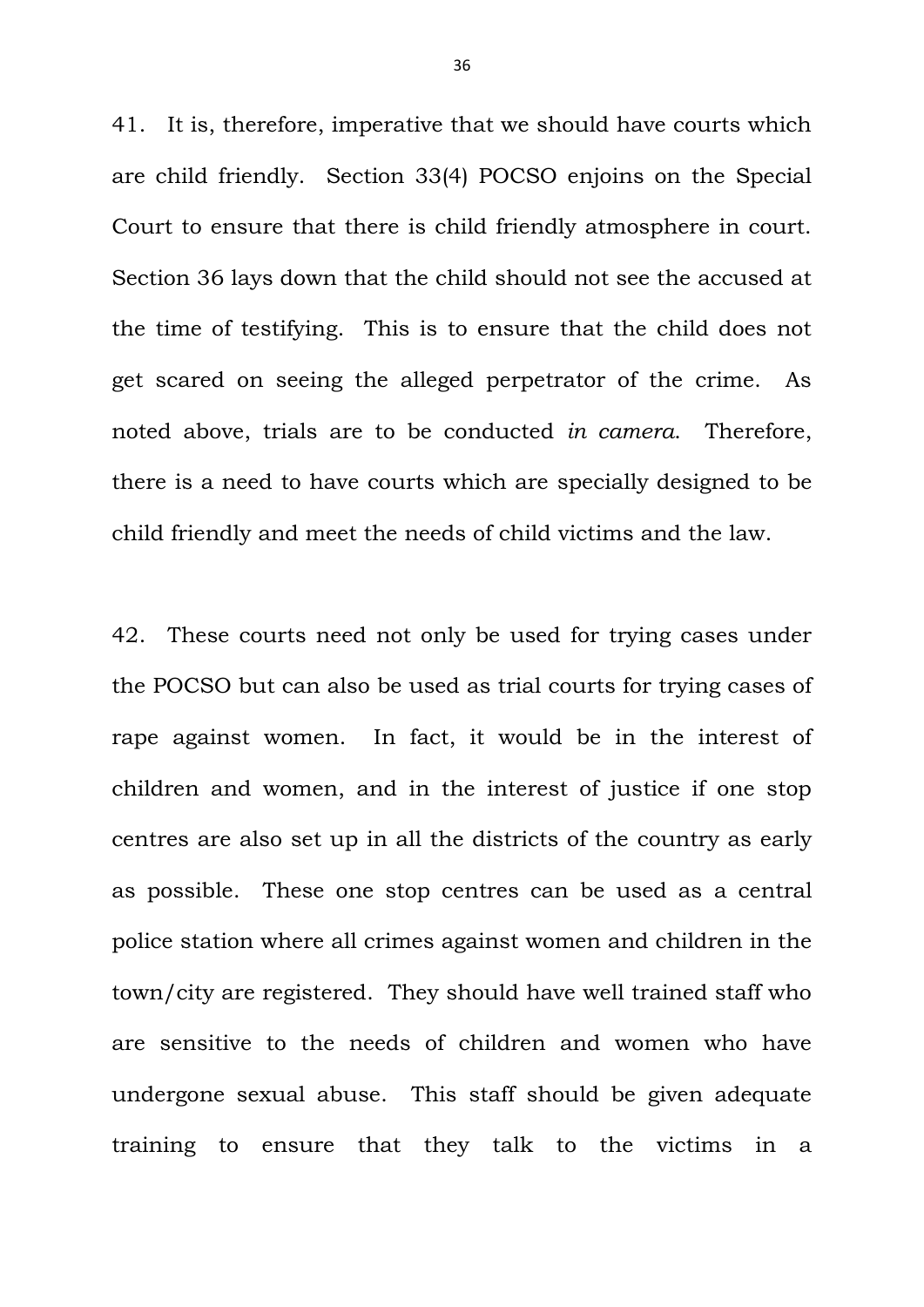compassionate and sensitive manner. Counsellors and psychiatrists should also be available on call at these centres so that if necessary the victims are counselled and in some cases it would be appropriate if the counsellors question the victims in a manner in which they have been trained to handle the victims of such offences. These one stop centres should also have adequate medical facilities to provide immediate medical aid to the victims and the medical examination of the victims can be conducted at the centre itself. These one stop centres should also have video conferencing facility available where the statement of the victims to be mandatorily recorded under Section 164 CrPC can be recorded using video conferencing facilities and the victims need not be produced in the court of the magistrate. There should be court room(s) in these one stop centres which can be used for trial of such cases. As far as possible these centres should not be situated within the court complex but should be situated near the court complex so that the lawyers are also not inconvenienced. Resultantly, the victims of such offences will never have to go to a court complex which would result in a victim friendly trial. Once such centre which has already been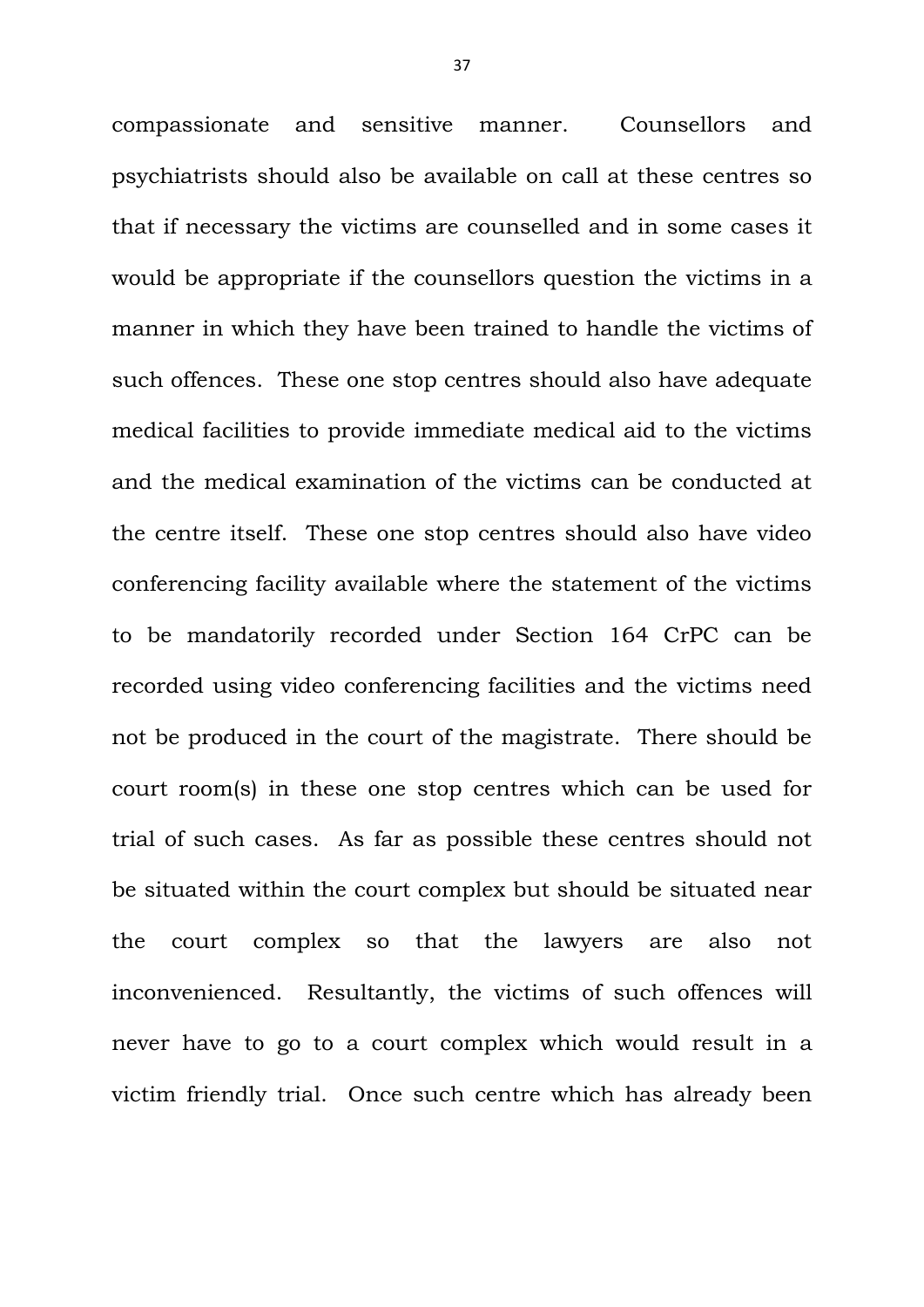set up is "BHAROSA" in Hyderabad. This can be used as a model for other one stop centres in the country.

43. In view of the aforesaid discussion, we issue the following directions:-

- 1. No person can print or publish in print, electronic, social media, etc. the name of the victim or even in a remote manner disclose any facts which can lead to the victim being identified and which should make her identity known to the public at large.
- 2. In cases where the victim is dead or of unsound mind the name of the victim or her identity should not be disclosed even under the authorization of the next of the kin, unless circumstances justifying the disclosure of her identity exist, which shall be decided by the competent authority, which at present is the Sessions Judge.
- 3. FIRs relating to offences under Sections 376, 376A, 376AB, 376B, 376C, 376D, 376DA, 376DB or 376E of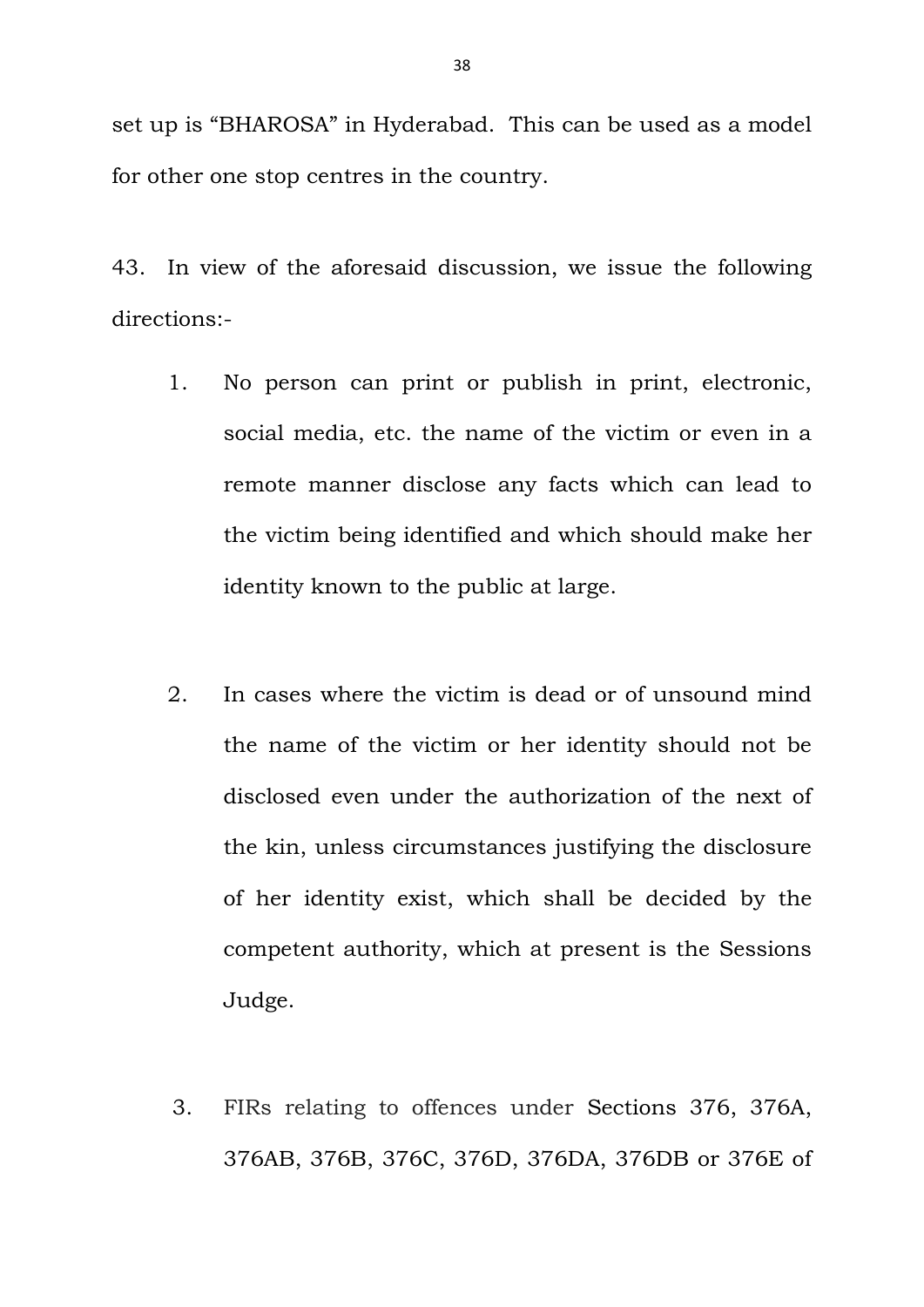IPC and offences under POCSO shall not be put in the public domain.

- 4. In case a victim files an appeal under Section 372 CrPC, it is not necessary for the victim to disclose his/her identity and the appeal shall be dealt with in the manner laid down by law.
- 5. The police officials should keep all the documents in which the name of the victim is disclosed, as far as possible, in a sealed cover and replace these documents by identical documents in which the name of the victim is removed in all records which may be scrutinised in the public domain.
- 6. All the authorities to which the name of the victim is disclosed by the investigating agency or the court are also duty bound to keep the name and identity of the victim secret and not disclose it in any manner except in the report which should only be sent in a sealed cover to the investigating agency or the court.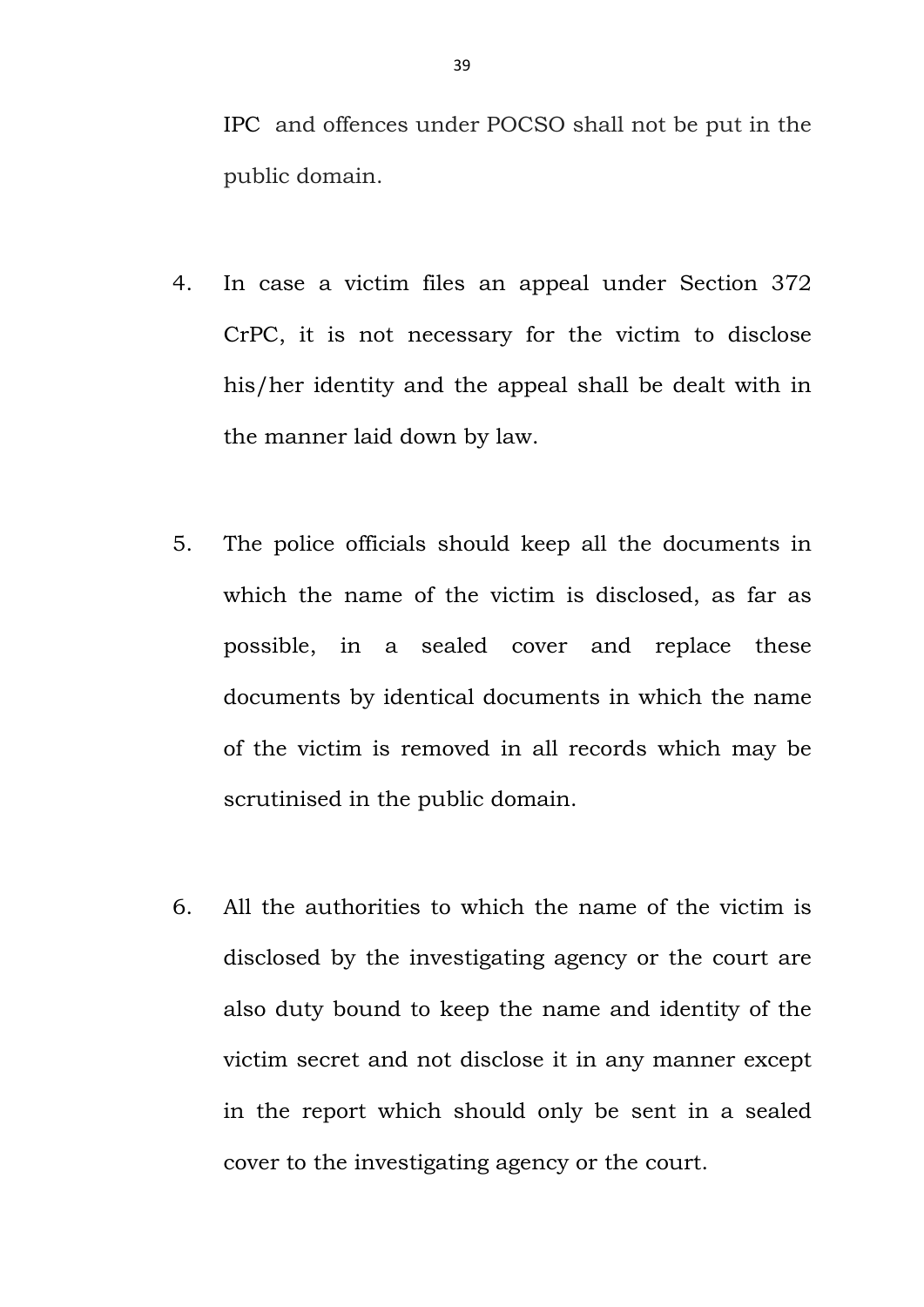- 7. An application by the next of kin to authorise disclosure of identity of a dead victim or of a victim of unsound mind under Section 228A(2)(c) of IPC should be made only to the Sessions Judge concerned until the Government acts under Section 228A(1)(c) and lays down a criteria as per our directions for identifying such social welfare institutions or organisations.
- 8. In case of minor victims under POCSO, disclosure of their identity can only be permitted by the Special Court, if such disclosure is in the interest of the child.
- 9. All the States/Union Territories are requested to set up at least one 'one stop centre' in every district within one year from today.

44. A copy of this judgment be sent to the Registrar General of all the High Courts so that the same can be placed before the Chairpersons of the Juvenile Justice Committee of all the High Courts for issuance of appropriate orders and directions and also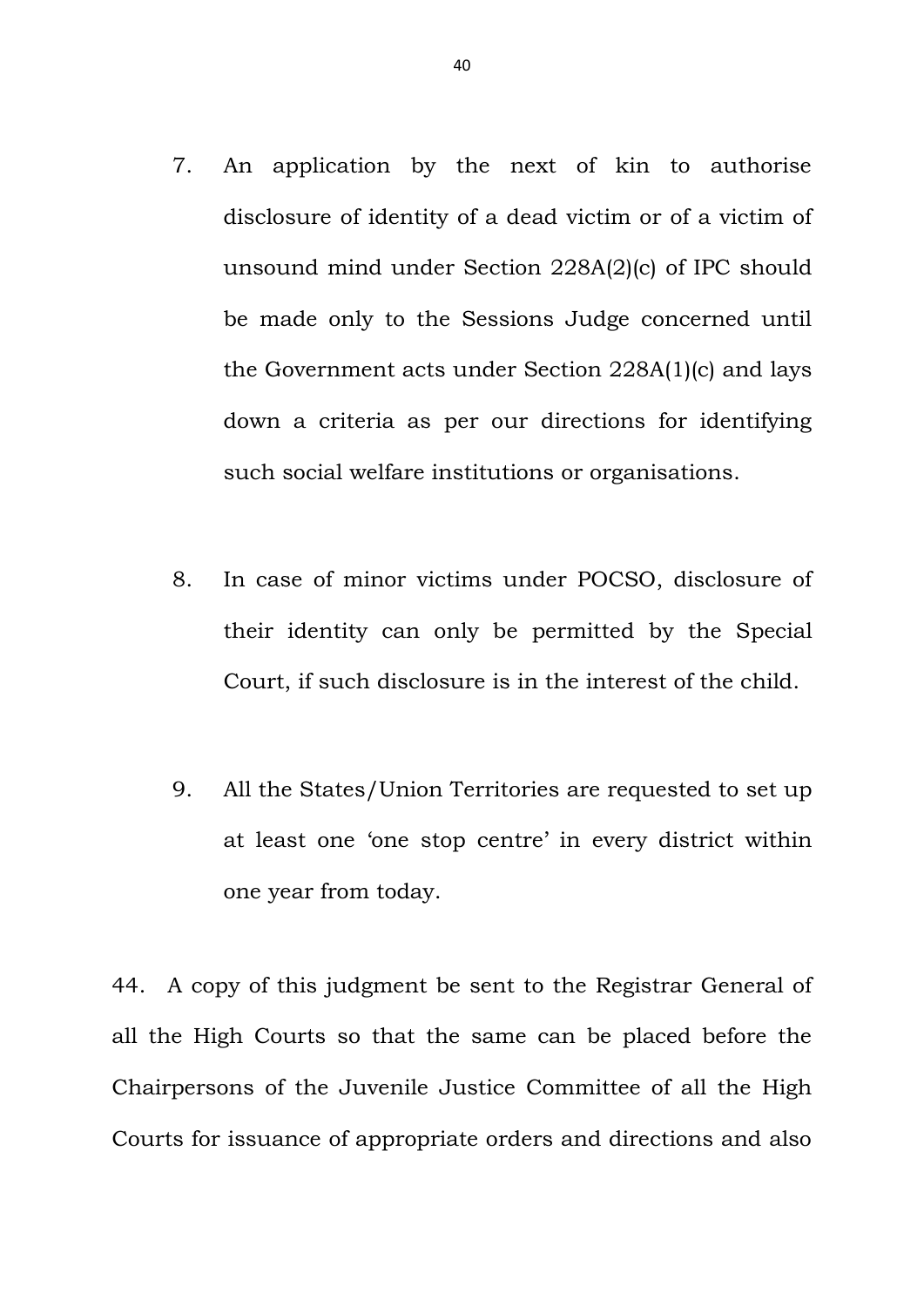to ensure that sincere efforts are made to set up one stop centres in every district.

45. In view of the above, we dispose of these petitions as far as issues dealt with hereinabove are concerned.

> **….……………………..J. (MADAN B. LOKUR)**

**.….…………………….J. (DEEPAK GUPTA)**

**New Delhi December 11, 2018**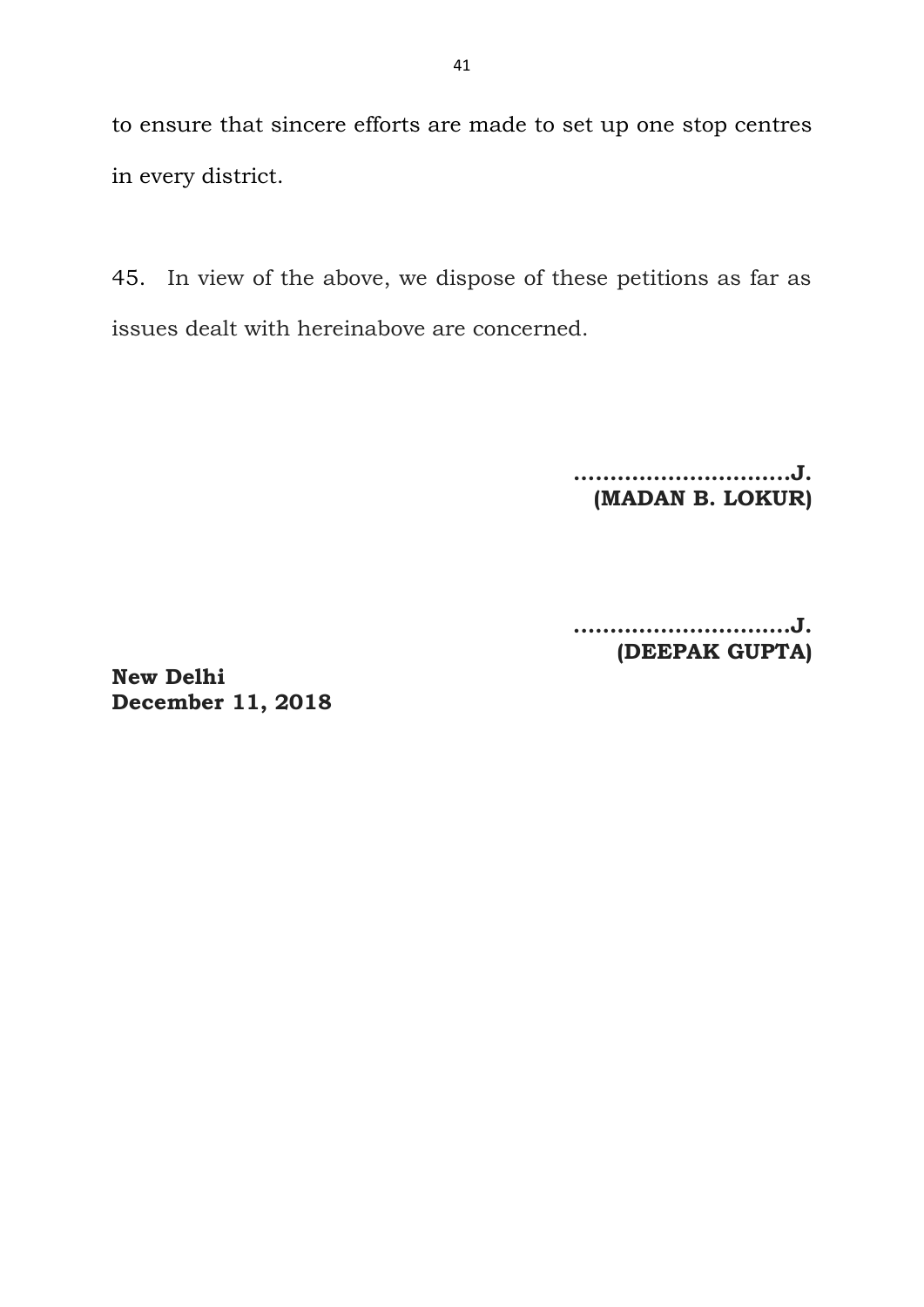#### **ANNEXURE – 1**

## *(Directions issued by the Calcutta High Court in the case of Bijoy v. State of West Bengal, 2017 Cri.L.J.3893)*

1. Police Officer or the Special Juvenile Police Unit receiving complaint as to commission or likelihood of commission of offence under the Act shall forthwith register the same in terms of Section 19 of the Act and furnish a copy free of cost to the child and/or his/her parents and inform the child or his/her parents or any person in whom the child has trust and confidence of his/her right to legal aid and representation and if the child is unable to arrange for his/her legal representation, refer the child to the District Legal Services Authority for necessary legal aid/representation under section 40 of the Act. Failure to register First Information Report in respect of offences punishable under sections 4, 6, 7, 10 & 12 of POCSO shall attract penal liability under section 166-B of the Indian Penal Code as the aforesaid offences are cognate and/or pari materia to the Penal Code offences referred to in the said penal provision.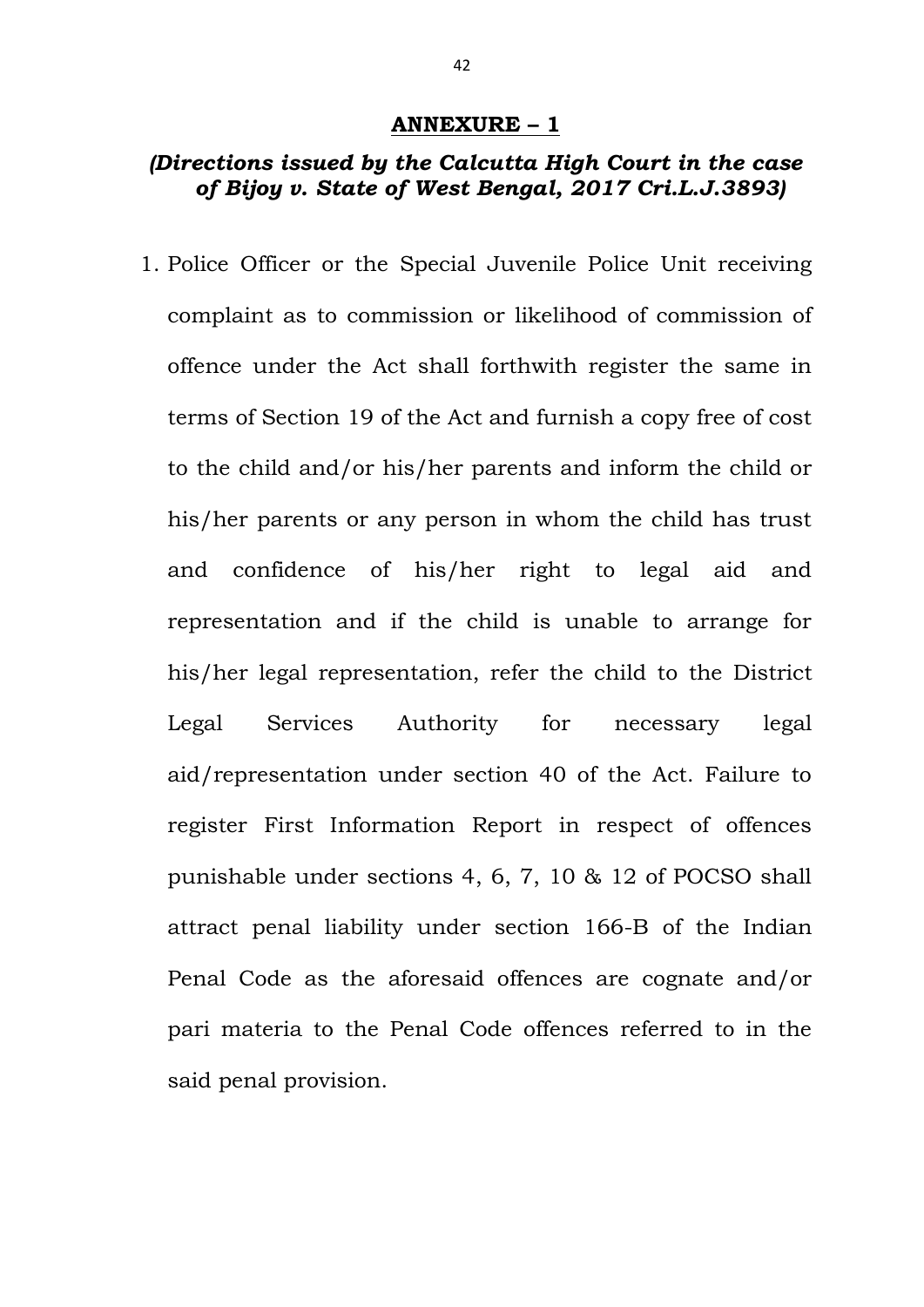- 2. The Police Officer on registration of FIR shall promptly forward the child for immediate emergency medical aid, whenever necessary, and/or for medical examination under section 27 of the Act and ensure recording of the victim's statement before Magistrate under Section 25 of the Act. In the event, the Police Officer or the Special Juvenile Police Unit is of the opinion that the child falls within the definition of "child in need of *(sic)* care and protection" as defined under Section 2(d) of the Juvenile Justice (Care and Protection of Children) Act, 2000, [as suitably modified by the Juvenile Justice (Care and Protection of Children) Act, 2015 (*sic)*] the said Police Officer or the Special Juvenile Police Unit shall forthwith forward the child to the jurisdictional Child Welfare Committee for providing care, protection, treatment and rehabilitation of the child in accordance with law.
- 3. Whenever a registration of FIR is reported to the Special Court, the Special Court shall make due enquiries from the investigating agency as to compliance of the aforesaid requirements of law as stated in (1) and (2) above and pass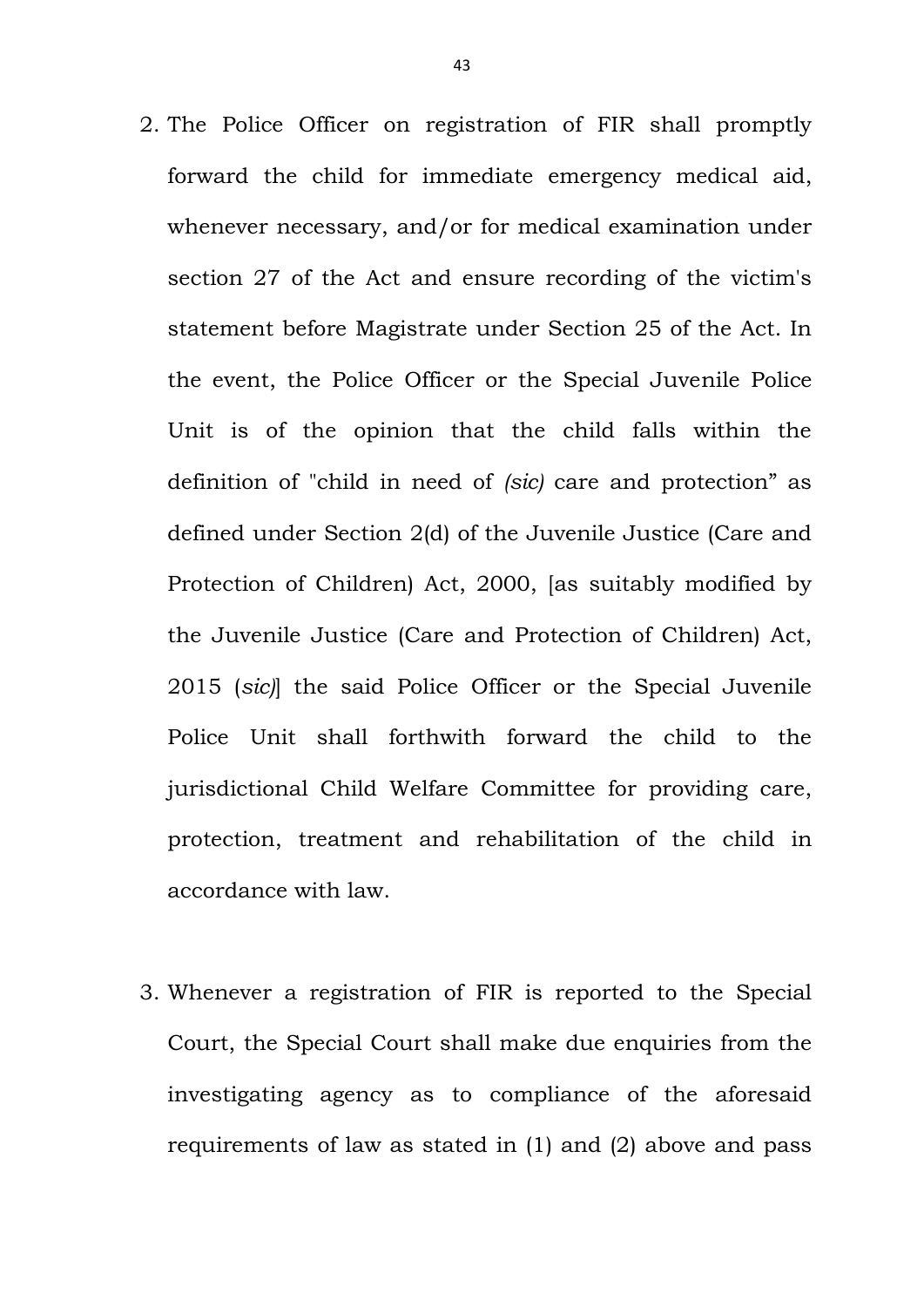necessary orders to ensure compliance thereof in accordance with law, if necessary.

- 4. Officer-in-Charge of the police station and the Investigating Officer in the case including the Special Juvenile Police Unit shall ensure that the identity of the victim is not disclosed in the course of investigation, particularly at the time of recording statement of the victim under section 24 of the Act (which as far as practicable may be done at the residence or a place of choice of the victim or that of his/her parents/custodian, as the case may be), his/her examination before Magistrate under section 25 of the Act, forwarding of the child for emergency medical aid under section 19(5) and/or medical examination under section 27 of the Act.
- 5. The Investigating Agency shall not disclose the identity of the victim in any media and shall ensure that such identity is not disclosed in any manner whatsoever except the express permission of the Special Court in the interest of justice. Any person including a police officer committing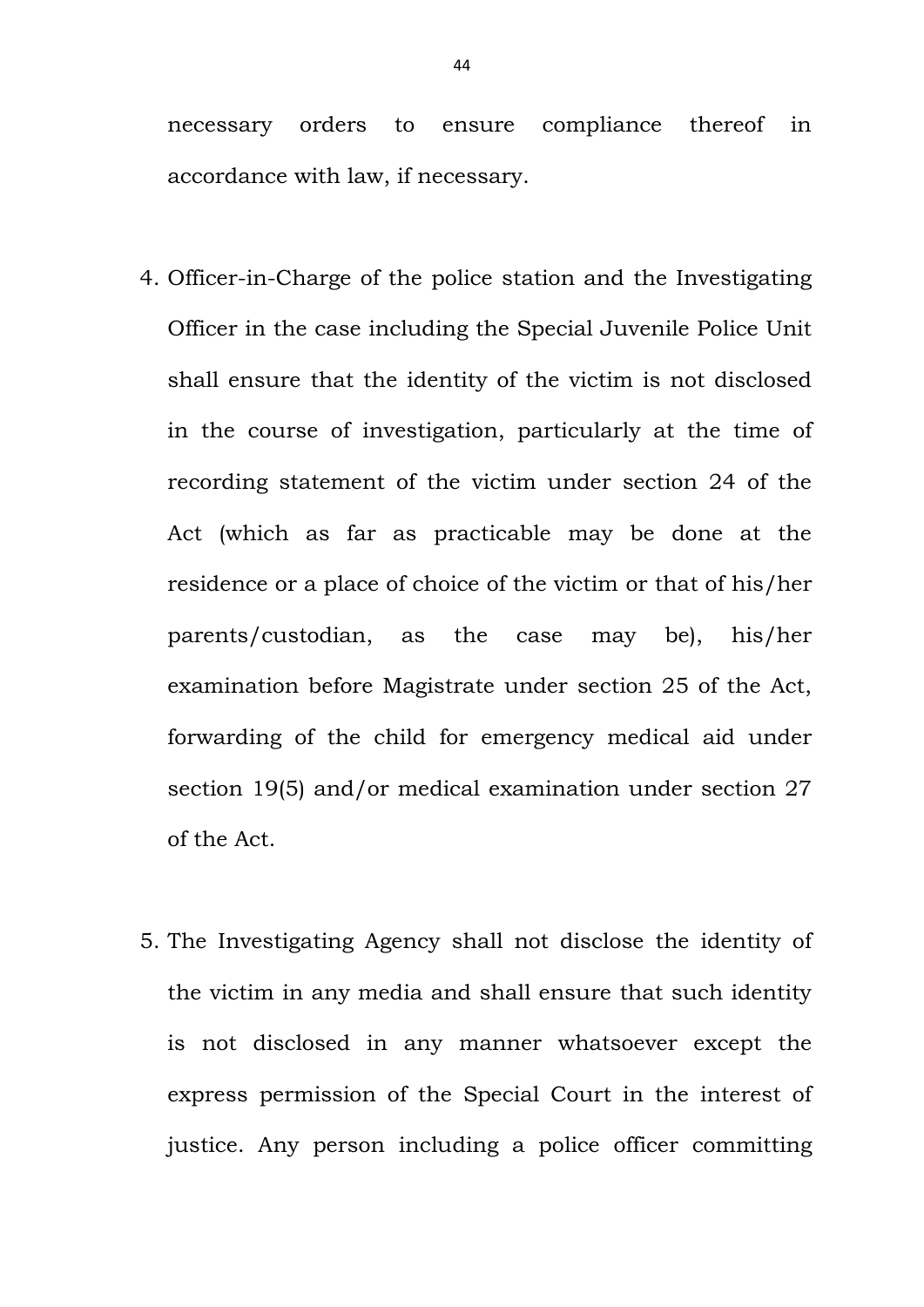breach of the aforesaid requirement of law shall be prosecuted in terms of section 23(4) of the said Act.

6. Trial of the case shall be held in camera in terms of section 37 of the Act and evidence of the victim shall be promptly recorded without unnecessary delay and following the procedure of screening the victim from the accused person as provided in section 36 of the Act. The evidence of the victim shall be recorded by the Court in a child friendly atmosphere in the presence of the parents, guardian or any other person in whom the child has trust and confidence by giving frequent breaks and the Special Court shall not permit any repetitive, aggressive or harassive questioning of the child particularly as to his/her character assassination which may impair the dignity of the child during such examination. In appropriate cases, the Special Court may call upon the defence to submit its questions relating to the incident during cross-examination in writing to the Court and the latter shall put such questions to the victim in a language which is comprehensible to the victim and in a decent and non-offensive manner.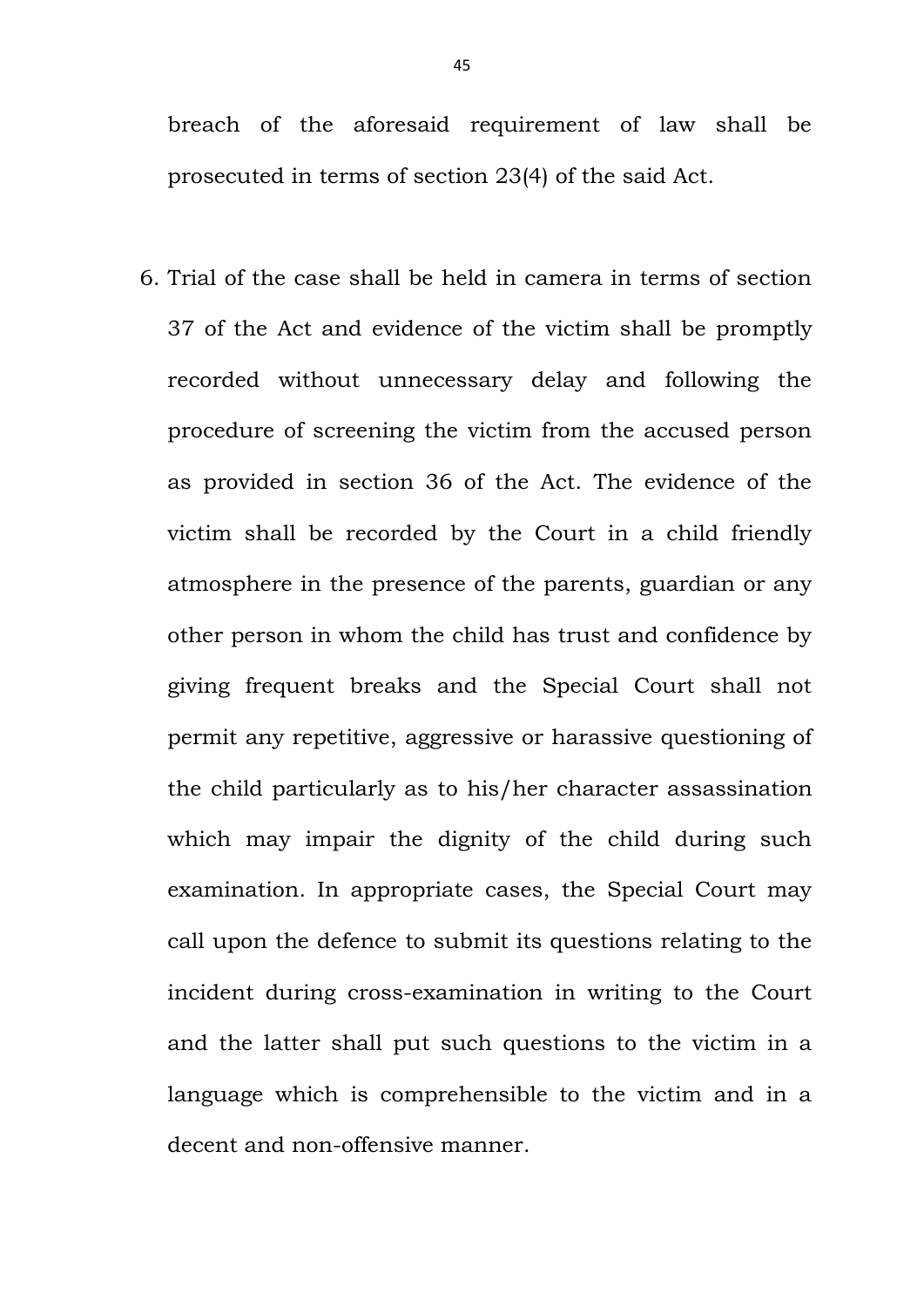- 7. In the event, the victim is abroad or is staying at a far off place or due to supervening circumstances is unable to physically attend the Court to record evidence, resort shall be taken for recording his/her evidence by way of video conference.
- 8. The identity of the victim particularly his/her name, parentage, address or any other particulars that may reveal such identity shall not be disclosed in the judgment delivered by the Special Court unless such disclosure of identity is in the interest of the child.
- 9. The Special Court upon receipt of information as to commission of any offence under the Act by registration of FIR shall on his own or on the application of the victim make enquiry as to the immediate needs of the child for relief or rehabilitation and upon giving an opportunity of hearing to the State and other affected parties including the victim pass appropriate order for interim compensation and/or rehabilitation of the child. In conclusion of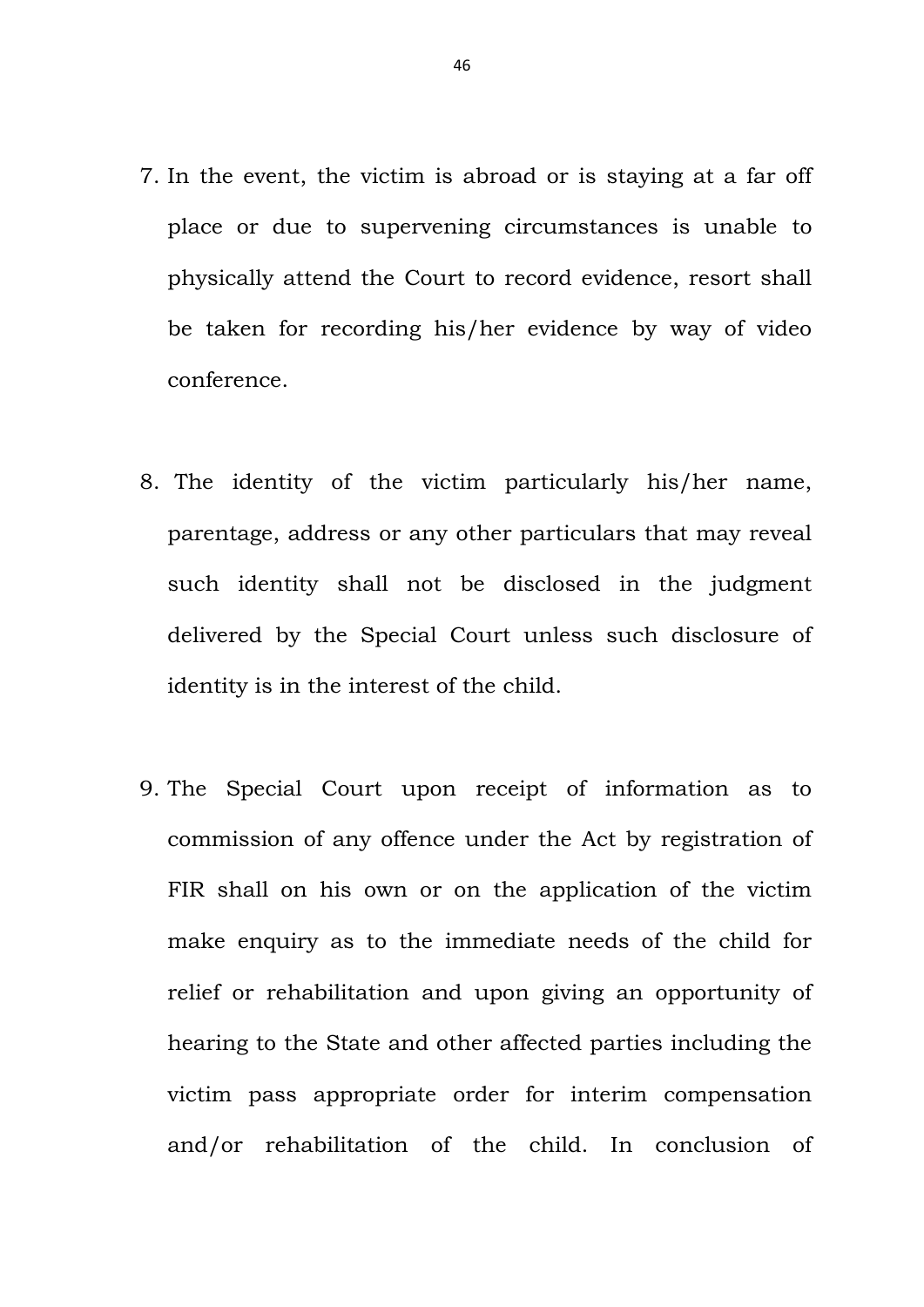proceeding, whether the accused is convicted or not, or in cases where the accused has not been traced or had absconded, the Special Court being satisfied that the victim had suffered loss or injury due to commission of the offence shall award just and reasonable compensation in favour of the victim. The quantum of the compensation shall be fixed taking into consideration the loss and injury suffered by the victim and other related factors as laid down in Rule 7(3) of the Protection of Children from Sexual Offences Rules, 2012 and shall not be restricted to the minimum amounts prescribed in the Victim Compensation Fund. The interim/final compensation shall be paid either from the Victim Compensation Fund or any other special scheme/fund established under section 357A of the Code of Criminal Procedure, 1973 (*sic*) or any other law for the time being in force through the State Legal Services Authorities or the District Services Authority in whose hands the Fund is entrusted. If the Court declines to pass interim or final compensation in the instant case it shall record its reasons for not doing so. The interim compensation, so paid, shall be adjusted with final compensation, if any, awarded by the